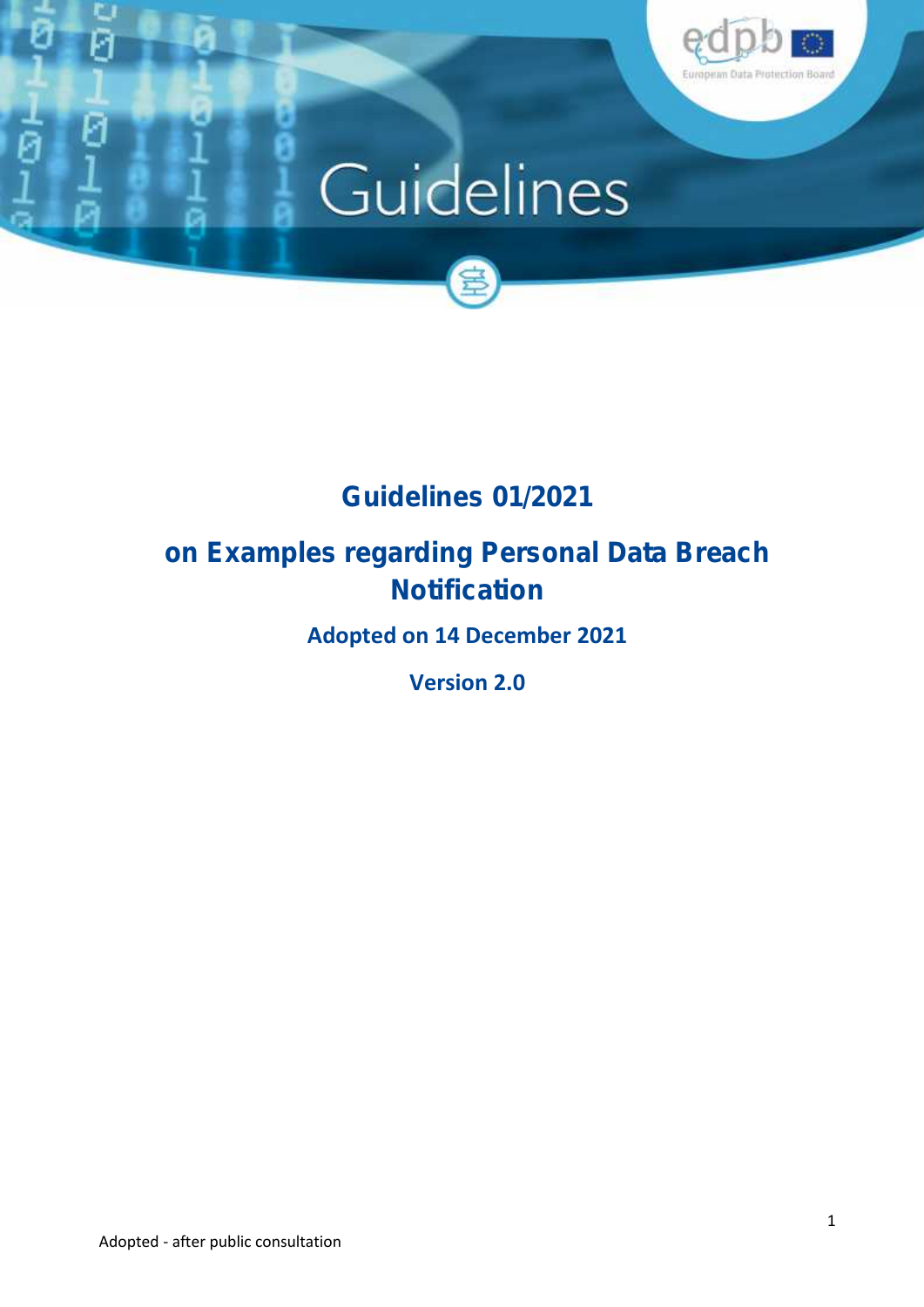## **Version history**

| Version 2.0 | 14 12 2021 | Adoption of the Guidelines after public consultation |
|-------------|------------|------------------------------------------------------|
| Version 1.0 | 14 01 2021 | Adoption of the Guidelines for public consultation   |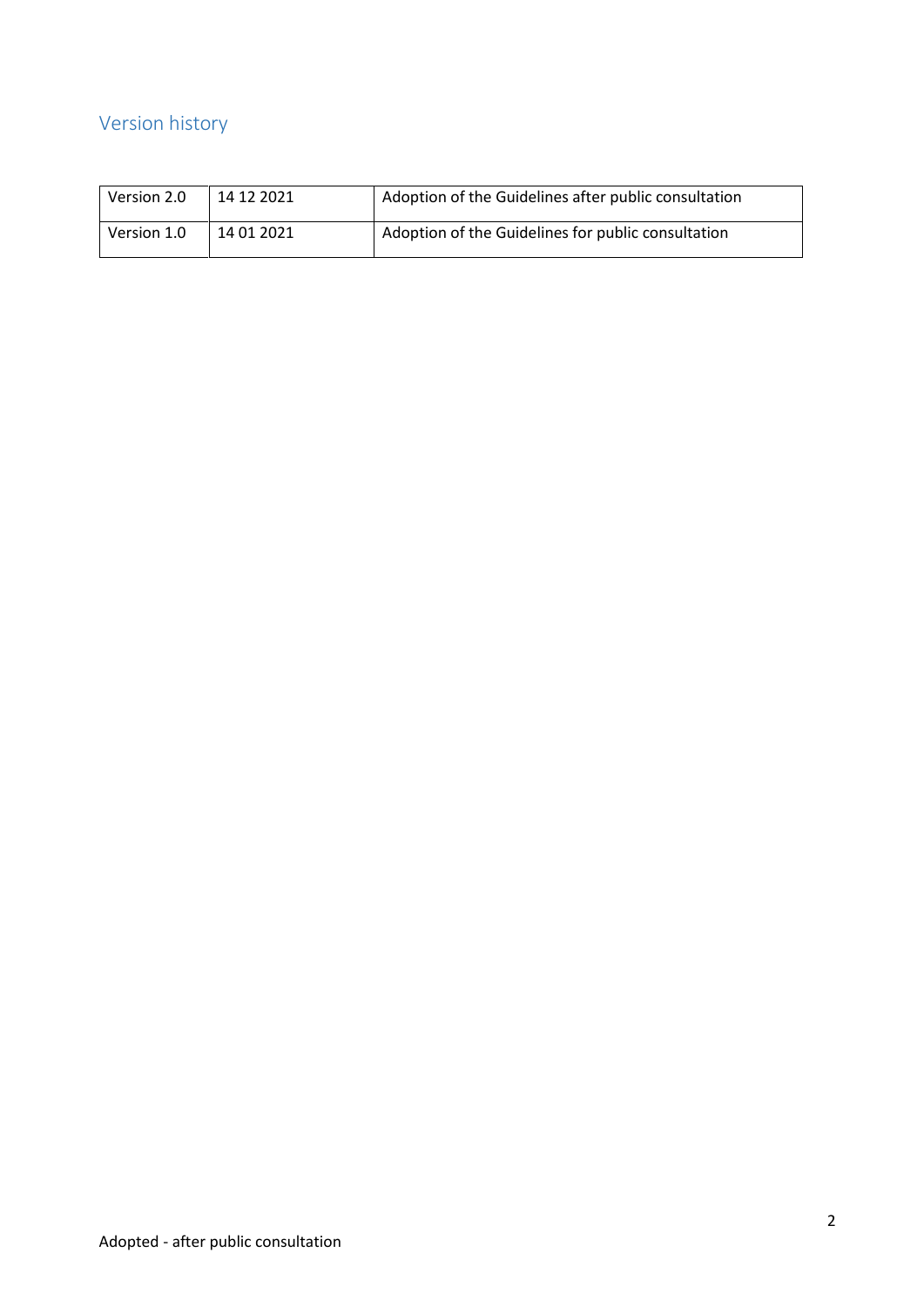## **Table of contents**

| $\mathbf{1}$ |                   |                                                                                             |  |
|--------------|-------------------|---------------------------------------------------------------------------------------------|--|
| 2            |                   |                                                                                             |  |
|              | 2.1               |                                                                                             |  |
|              | 2.1.1             |                                                                                             |  |
|              | 2.1.2             |                                                                                             |  |
|              | 2.2               |                                                                                             |  |
|              | 2.2.1             |                                                                                             |  |
|              | 2.2.2             |                                                                                             |  |
|              | 2.3               | CASE No. 03: Ransomware with backup and without exfiltration in a hospital 12               |  |
|              | 2.3.1             |                                                                                             |  |
|              | 2.3.2             |                                                                                             |  |
|              | 2.4               |                                                                                             |  |
|              | 2.4.1             |                                                                                             |  |
|              | 2.4.2             |                                                                                             |  |
|              | 2.5<br>attacks 14 | Organizational and technical measures for preventing / mitigating the impacts of ransomware |  |
| 3            |                   |                                                                                             |  |
|              | 3.1               |                                                                                             |  |
|              | 3.1.1             |                                                                                             |  |
|              | 3.1.2             |                                                                                             |  |
|              | 3.2               |                                                                                             |  |
|              | 3.2.1             |                                                                                             |  |
|              | 3.2.2             |                                                                                             |  |
|              | 3.3               |                                                                                             |  |
|              | 3.3.1             |                                                                                             |  |
|              | 3.3.2             |                                                                                             |  |
|              | 3.4<br>attacks 19 | Organizational and technical measures for preventing / mitigating the impacts of hacker     |  |
| 4            |                   |                                                                                             |  |
|              | 4.1               |                                                                                             |  |
|              | 4.1.1             |                                                                                             |  |
|              | 4.1.2             |                                                                                             |  |
|              | 4.2               |                                                                                             |  |
|              | 4.2.1             |                                                                                             |  |
|              | 4.2.2             |                                                                                             |  |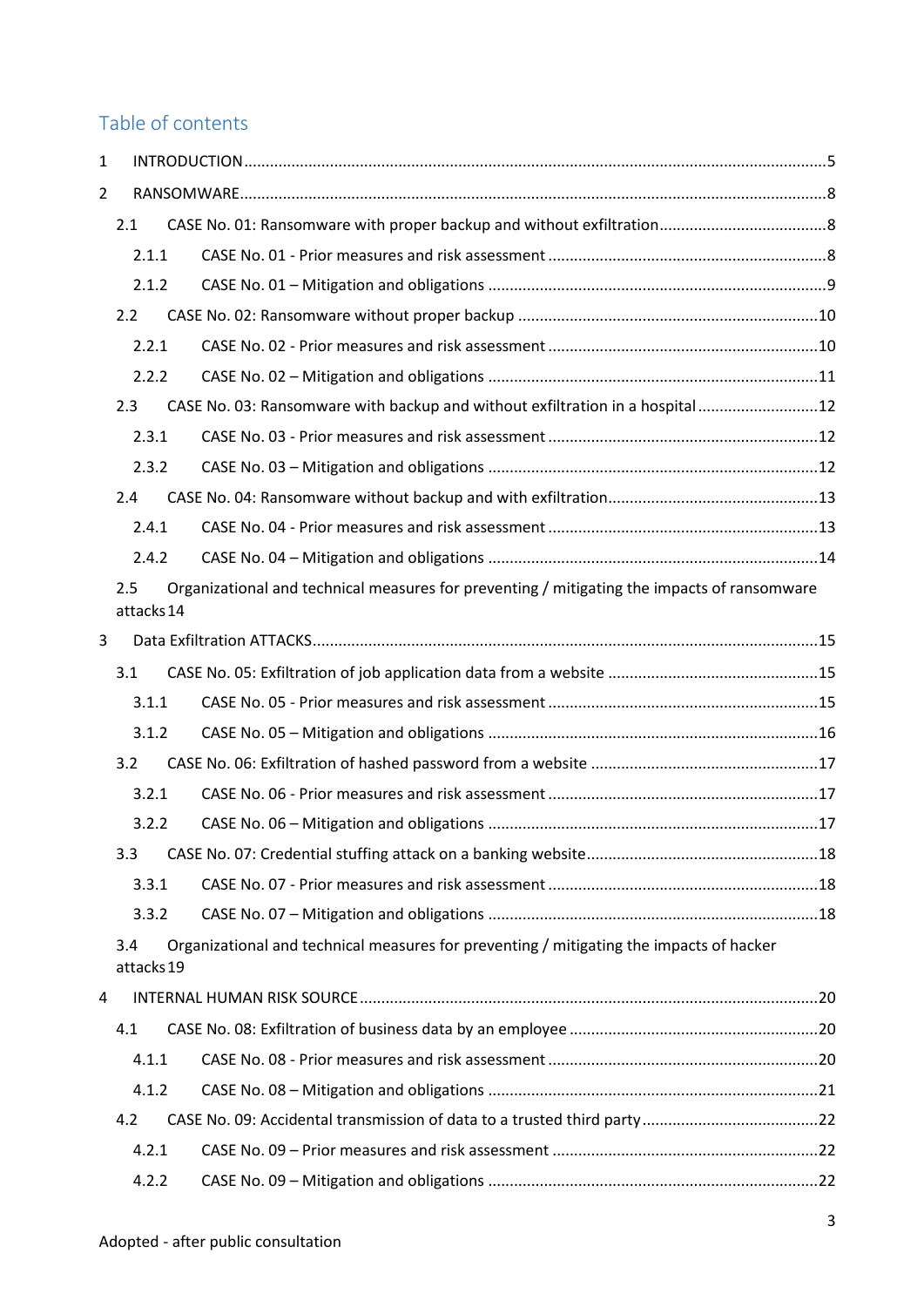|   | 4.3   | Organizational and technical measures for preventing / mitigating the impacts of internal         |  |
|---|-------|---------------------------------------------------------------------------------------------------|--|
| 5 |       |                                                                                                   |  |
|   | 5.1   |                                                                                                   |  |
|   | 5.1.1 |                                                                                                   |  |
|   | 5.1.2 |                                                                                                   |  |
|   | 5.2   |                                                                                                   |  |
|   | 5.2.1 |                                                                                                   |  |
|   | 5.2.2 |                                                                                                   |  |
|   | 5.3   |                                                                                                   |  |
|   | 5.3.1 |                                                                                                   |  |
|   | 5.3.2 |                                                                                                   |  |
|   | 5.4   | Organizational and technical measures for preventing / mitigating the impacts of loss or theft of |  |
| 6 |       |                                                                                                   |  |
|   | 6.1   |                                                                                                   |  |
|   | 6.1.1 |                                                                                                   |  |
|   | 6.1.2 |                                                                                                   |  |
|   | 6.2   | CASE No. 14: Highly confidential personal data sent by mail by mistake 28                         |  |
|   | 6.2.1 |                                                                                                   |  |
|   | 6.2.2 |                                                                                                   |  |
|   | 6.3   |                                                                                                   |  |
|   | 6.3.1 |                                                                                                   |  |
|   | 6.3.2 |                                                                                                   |  |
|   | 6.4   |                                                                                                   |  |
|   | 6.4.1 |                                                                                                   |  |
|   | 6.4.2 |                                                                                                   |  |
|   | 6.5   | Organizational and technical measures for preventing / mitigating the impacts of mispostal 30     |  |
| 7 |       |                                                                                                   |  |
|   | 7.1   |                                                                                                   |  |
|   | 7.1.1 |                                                                                                   |  |
|   | 7.2   |                                                                                                   |  |
|   | 7.2.1 |                                                                                                   |  |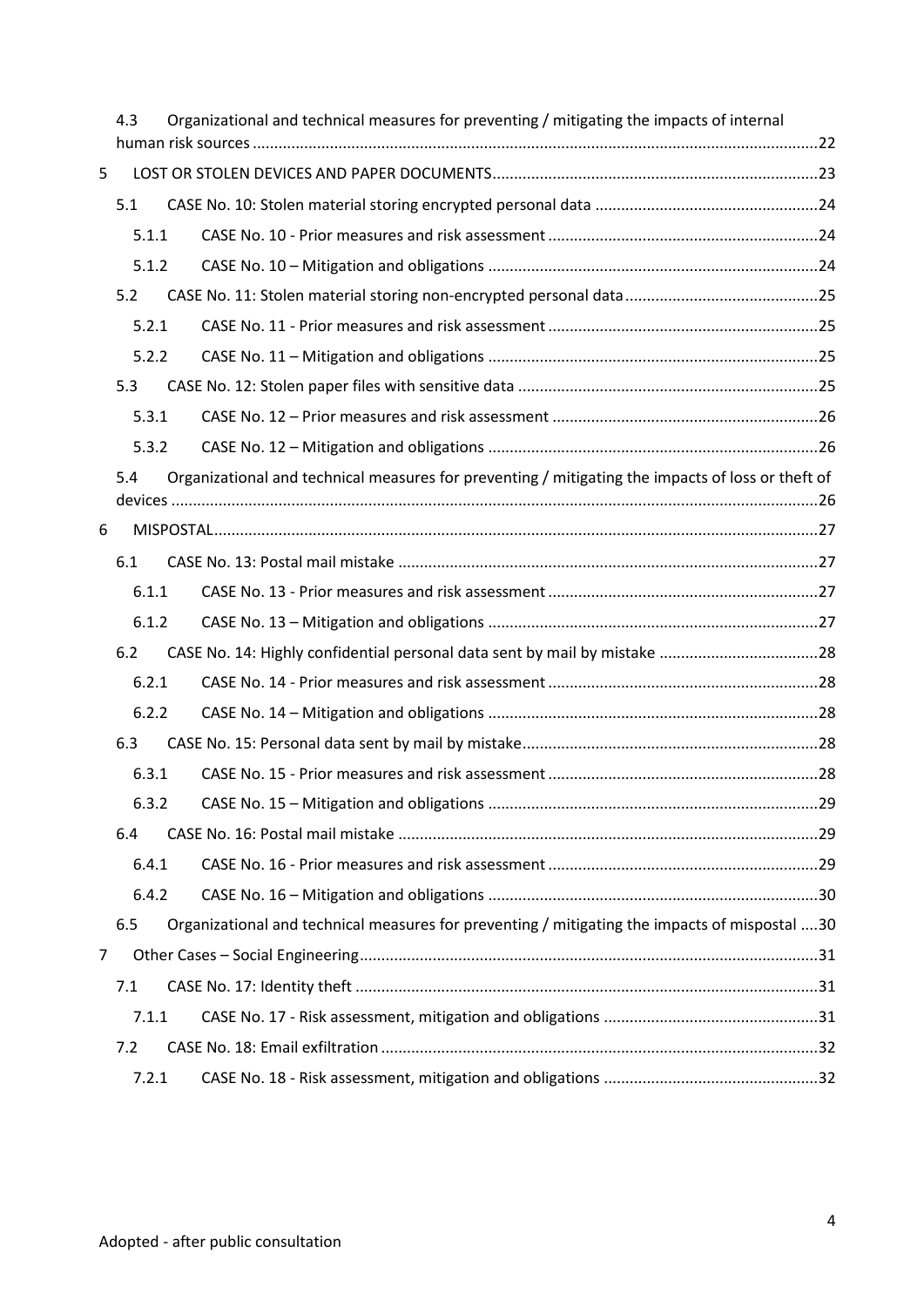#### **THE EUROPEAN DATA PROTECTION BOARD**

Having regard to Article 70 (1e) of the Regulation 2016/679/EU of the European Parliament and of the Council of 27 April 2016 on the protection of natural persons with regard to the processing of personal data and on the free movement of such data, and repealing Directive 95/46/EC, (hereinafter "GDPR"),

Having regard to the EEA Agreement and in particular to Annex XI and Protocol 37 thereof, as amended by the Decision of the EEA joint Committee No 154/2018 of 6 July 2018 $^{\rm 1}$ ,

Having regard to Article 12 and Article 22 of its Rules of Procedure,

Having regard to the Communication from the Commission to the European Parliament and the Council titled Data protection as a pillar of citizens' empowerment and the EU's approach to the digital transition two years of application of the General Data Protection Regulation<sup>2</sup>,

#### **HAS ADOPTED THE FOLLOWING GUIDELINES**

### 1 INTRODUCTION

- 1. The GDPR introduces, in certain cases, the requirement for a personal data breach to be notified to the competent national supervisory authority (hereinafter "SA") and to communicate the breach to the individuals whose personal data have been affected by the breach (Articles 33 and 34).
- 2. The Article 29 Working Party already produced a *general* guidance on data breach notification in October 2017, analysing the relevant Sections of the GDPR (Guidelines on Personal data breach notification under Regulation 2016/679, WP 250) (hereinafter "Guidelines WP250)<sup>3</sup>. However, due to its nature and timing, this guideline did not address all practical issues in sufficient detail. Therefore, the need has arisen for a *practice-oriented, case-based* guidance, that utilizes the experiences gained by SAs since the GDPR is applicable.
- 3. This document is intended to complement the Guidelines WP 250 and it reflects the common experiences of the SAs of the EEA since the GDPR became applicable. Its aim is to help data controllers in deciding how to handle data breaches and what factors to consider during risk assessment.
- 4. As part of any attempt to address a breach the controller and processor should first be able to recognize one. The GDPR defines a "personal data breach" in Article 4(12) as "a breach of security leading to the

<sup>2</sup> COM(2020) 264 final, 24 June 2020.

<sup>&</sup>lt;sup>1</sup> References to "Member States" made throughout this document should be understood as references to "EEA Member States".

<sup>&</sup>lt;sup>3</sup> G29 WP250 rev.1, 6 February 2018, Guidelines on Personal data breach notification under Regulation 2016/679 endorsed by the EDPB, https://ec.europa.eu/newsroom/article29/item-detail.cfm?item\_id=612052.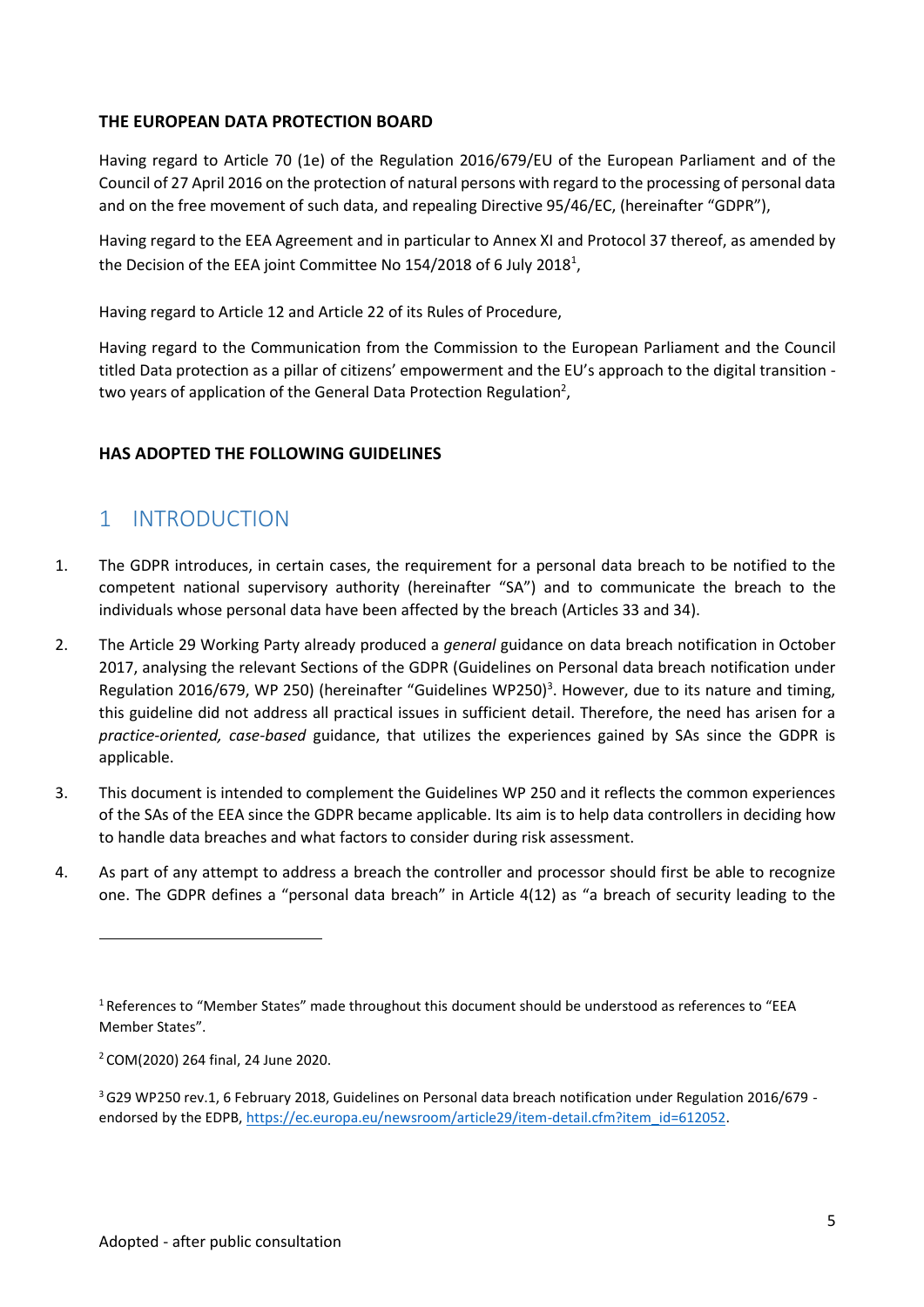accidental or unlawful destruction, loss, alteration, unauthorised disclosure of, or access to, personal data transmitted, stored or otherwise processed".

- 5. In its Opinion 03/2014 on breach notification<sup>4</sup> and in its Guidelines WP 250, WP29 explained that breaches can be categorised according to the following three well-known information security principles:
	- "Confidentiality breach" where there is an unauthorised or accidental disclosure of, or access to, personal data.
	- "Integrity breach" where there is an unauthorised or accidental alteration of personal data.
	- "Availability breach" where there is an accidental or unauthorised loss of access to, or destruction of, personal data.<sup>5</sup>
- 6. A breach can potentially have a range of significant adverse effects on individuals, which can result in physical, material, or non-material damage. The GDPR explains that this can include loss of control over their personal data, limitation of their rights, discrimination, identity theft or fraud, financial loss, unauthorised reversal of pseudonymisation, damage to reputation, and loss of confidentiality of personal data protected by professional secrecy. It can also include any other significant economic or social disadvantage to those individuals. One of the most important obligation of the data controller is to evaluate these risks to the rights and freedoms of data subjects and to implement appropriate technical and organizational measures to address them.
- 7. Accordingly, the GDPR requires the controller to:
	- document any personal data breaches, comprising the facts relating to the personal data breach, its effects and the remedial action taken<sup>6</sup>;
	- notify the personal data breach to the supervisory authority, unless the data breach is unlikely to result in a risk to the rights and freedoms of natural persons<sup>7</sup>;
	- communicate the personal data breach to the data subject when the personal data breach is likely to result in a high risk to the rights and freedoms of natural persons<sup>8</sup>.
- 8. Data breaches are problems in and of themselves, but they may be also symptoms of a vulnerable, possibly outdated data security regime, they may also indicate system weaknesses to be addressed. As a general truth, it is always better to prevent data breaches by preparing in advance, since several consequences of them are by nature irreversible. Before a controller can *fully* assess the risk arising from a breach caused by some form of attack, the root cause of the issue should be identified, in order to identify whether any vulnerabilities that gave rise to the incident are still present, and are still therefore exploitable. In many cases the controller is able to identify that the incident is likely to result in a risk, and is therefore to be

- <sup>7</sup>GDPR Article 33(1).
- 8GDPR Article 34(1).

<sup>4</sup> G29 WP213, 25 March 2014, Opinion 03/2014 on Personal Data Breach Notification, p. 5, https://ec.europa.eu/justice/article-29/documentation/opinion-recommendation/index\_en.htm#maincontentSec4 .

<sup>&</sup>lt;sup>5</sup> See Guidelines WP 250, p. 7. - It must be taken into consideration that a data breach can concern either one category or more categories simultaneously or combined.

<sup>6</sup> GDPR Article 33(5).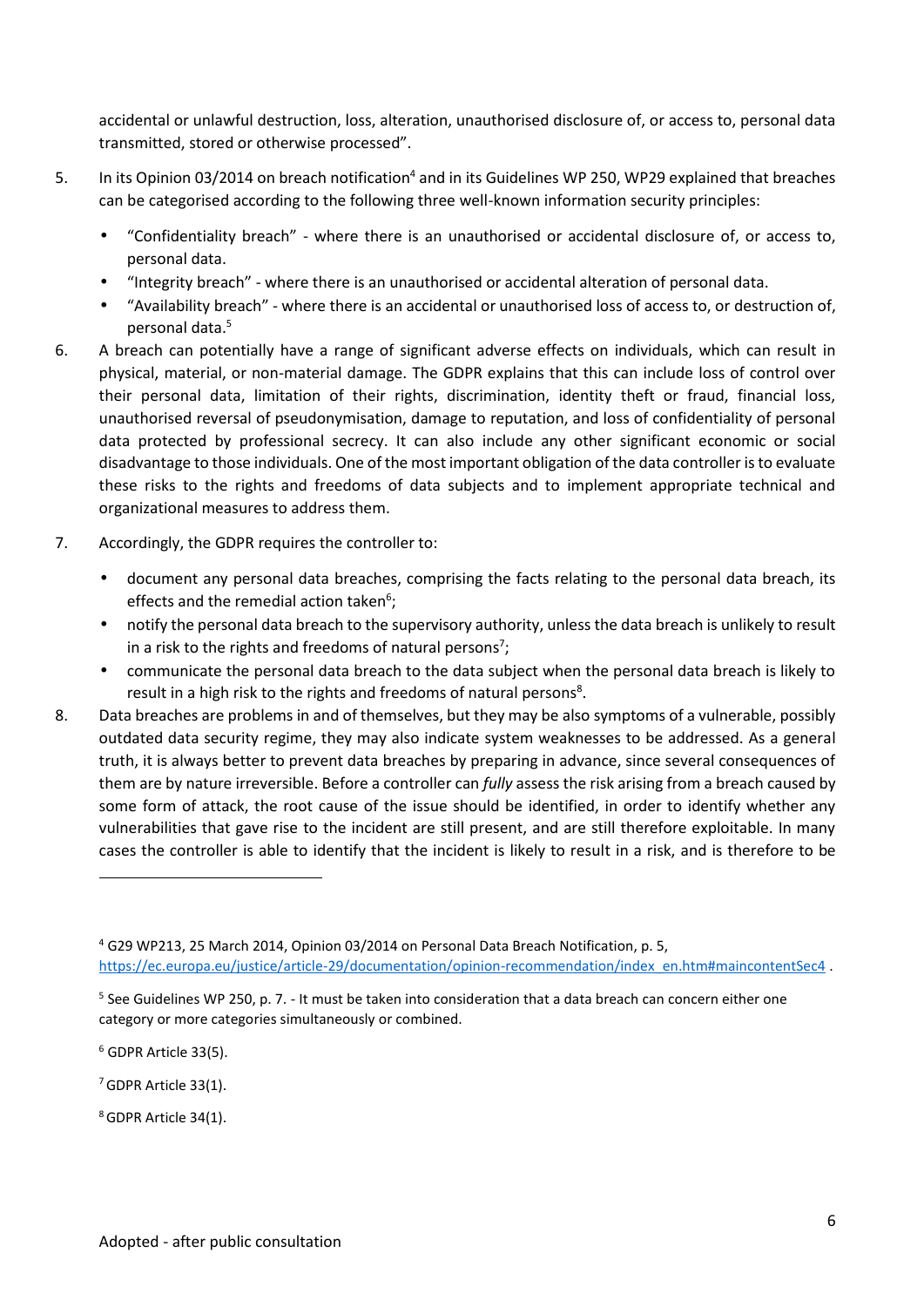notified. In other cases the notification does not need to be postponed until the risk and impact surrounding the breach has been fully assessed, since the full risk assessment can happen in parallel to notification, and the information thus gained may be provided to the SA in phases without undue further delay<sup>9</sup>.

- 9. The breach should be notified when the controller is of the opinion that it is likely to result in a risk to the rights and freedoms of the data subject. Controllers should make this assessment at the time they become aware of the breach. The controller should not wait for a detailed forensic examination and (early) mitigation steps before assessing whether or not the data breach is likely to result in a risk and thus should be notified.
- 10. If a controller self-assesses the risk to be unlikely, but it turns out that the risk materializes, the competent SA can use its corrective powers and may resolve to sanctions
- 11. Every controller and processor should have plans, procedures in place for handling eventual data breaches. Organisations should have clear reporting lines and persons responsible for certain aspects of the recovery process
- 12. Training and awareness on data protection issues for the staff of the controller and processor focusing on personal data breach management (identification of a personal data breach incident and further actions to be taken, etc.) is also essential for the controllers and processors. This training should be regularly repeated, depending on the type of the processing activity and size of the controller, addressing latest trends and alerts coming from cyberattacks or other security incidents.
- 13. The principle of accountability and the concept of data protection by design could incorporate analysis that feeds into a data controller's and data processor's own "Handbook on Handling Personal Data Breach" that aims to establish facts for each facet of the processing at each major stage of the operation. Such a handbook prepared in advance would provide a much quicker source of information to allow data controllers and data processors to mitigate the risks and meet the obligations without undue delay. This would ensure that if a personal data breach was to occur, people in the organisation would know what to do, and the incident would more than likely be handled quicker than if there were no mitigations or plan in place.
- 14. Though the cases presented below are fictitious, they are based on typical cases from the SA's collective experience with data breach notifications. The analyses offered relate explicitly to the cases under scrutiny, but with the goal to provide assistance for data controllers in assessing their own data breaches. Any modification in the circumstances of the cases described below may result in different or more significant levels of risk, thus requiring different or additional measures. These guidelines structure the cases according to certain categories of breaches (e.g. ransomware attacks). Certain mitigating measures are called for in each case when dealing with a certain category of breaches. These measures are not necessarily repeated in each case analysis belonging to the same category of breaches. For the cases belonging to the same category only the differences are laid out. Therefore, the reader should read all cases relevant to relevant category of a breach to identify and distinguish all the correct measures to be taken.
- 15. The internal documentation of a breach is an obligation independent of the risks pertaining to the breach, and must be performed in each and every case. The cases presented below try to shed some light on whether or not to notify the breach to the SA and communicate it to the data subjects affected.

<sup>&</sup>lt;sup>9</sup> GDPR Article 33(4).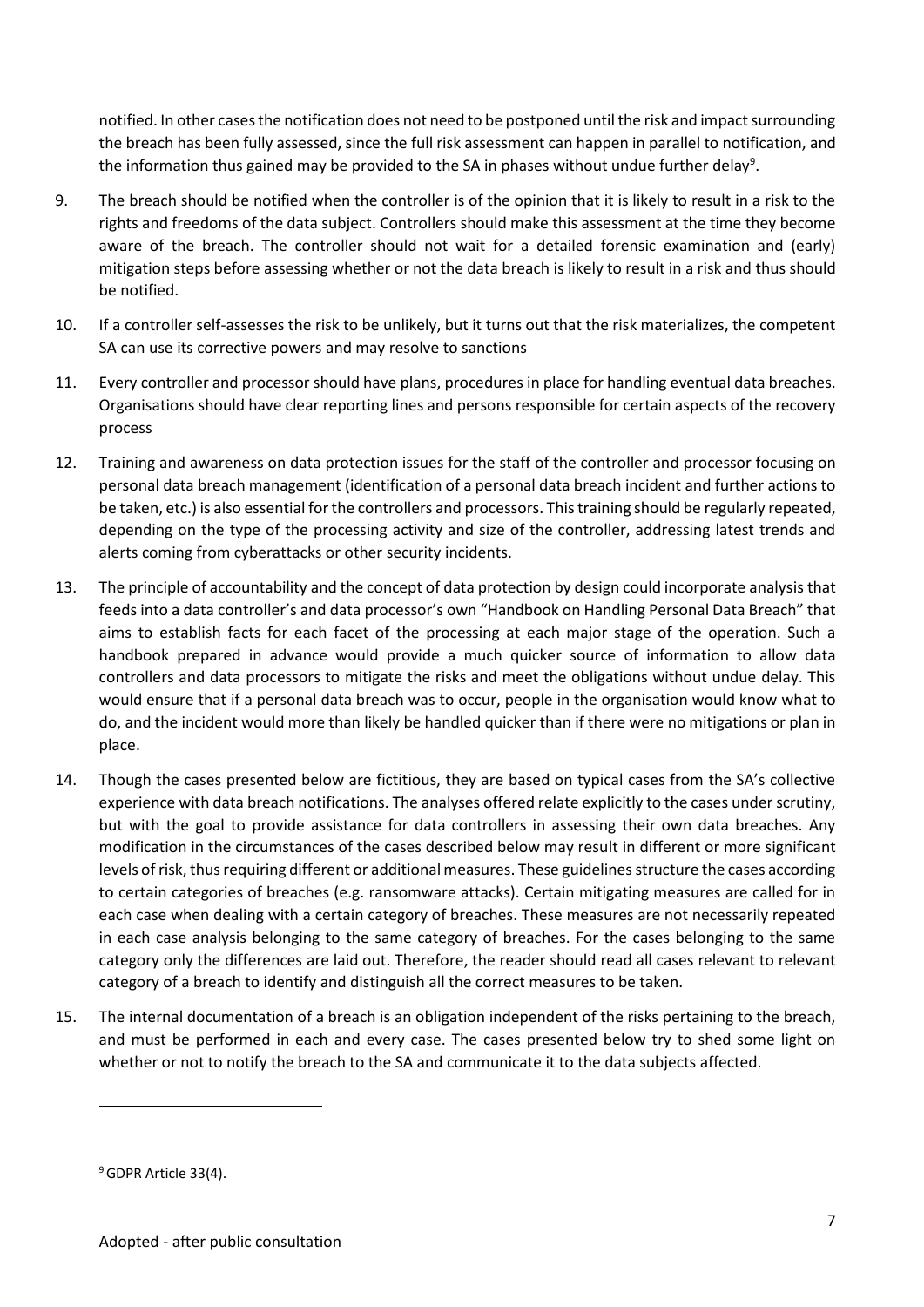## 2 RANSOMWARE

16. A frequent cause for a data breach notification is a ransomware attack suffered by the data controller. In these cases a malicious code encrypts the personal data, and subsequently the attacker asks the controller for a ransom in exchange for the decryption code. This kind of attack can usually be classified as a breach of availability, but often also a breach of confidentiality could occur.

#### 2.1 CASE No. 01: Ransomware with proper backup and without exfiltration

Computer systems of a small manufacturing company were exposed to a ransomware attack, and data stored in those systems was encrypted. The data controller used encryption at rest, so all data accessed by the ransomware was stored in encrypted form using a state-of-the-art encryption algorithm. The decryption key was not compromised in the attack, i.e. the attacker could neither access it nor use it indirectly. In consequence, the attacker only had access to encrypted personal data. In particular, neither the email system of the company, nor any client systems used to access it were affected. The company is using the expertise of an external cybersecurity company to investigate the incident. Logs tracing all data flows leaving the company (including outbound email) are available. After analysing the logs and the data collected by the detection systems the company has deployed, an internal investigation supported by the external cybersecurity company determined *with certainty* that the perpetrator only encrypted data, without exfiltrating it. The logs show no outward data flow in the timeframe of the attack. The personal data affected by the breach relates to clients and employees of the company, a few dozen individuals altogether. A backup was readily available, and the data was restored a few hours after the attack took place. The breach did not result in any consequences on the day-to-day operation of the controller. There was no delay in employee payments or handling client requests.

17. In this case, the following elements were realized from the definition of a 'personal data breach': a breach of security led to unlawful alteration and unauthorized access to personal data stored.

#### 2.1.1 CASE No. 01 - Prior measures and risk assessment

- 18. As with all risks posed by external actors, the likelihood that a ransomware attack is successful can be drastically reduced by tightening the security of the data controlling environment. The majority of these breaches can be prevented by ensuring that appropriate organizational, physical and technological security measures have been taken. Examples of such measures are proper patch management and the use of an appropriate anti-malware detection system. Having a proper and separate backup will help to mitigate the consequences of a successful attack should it occur. Moreover, an employee security education, training, and awareness (SETA) program, will help to prevent and recognise this kind of attack. (A list of advisable measures can be found in section 2.5.) Among those measures, a proper patch management that ensures that the systems are up to date and all known vulnerabilities of the deployed systems are fixed is one of the most important since most of the ransomware attacks exploit well known vulnerabilities.
- 19. When assessing the risks, the controller should investigate the breach and identify the type of the malicious code to understand the possible consequences of the attack. Among those risks to be considered is the risk that data was exfiltrated without leaving a trace in the logs of the systems.
- 20. In this example, the attacker had access to personal data and the confidentiality of cipher text containing personal data in encrypted form was compromised. However, any data that might have been exfiltrated cannot be read or used by the perpetrator, at least for the time being. The encryption technique used by the data controller conforms to the state-of-the-art. The decryption key was not compromised and presumably could also not be determined by other means. In consequence, the confidentiality risks to the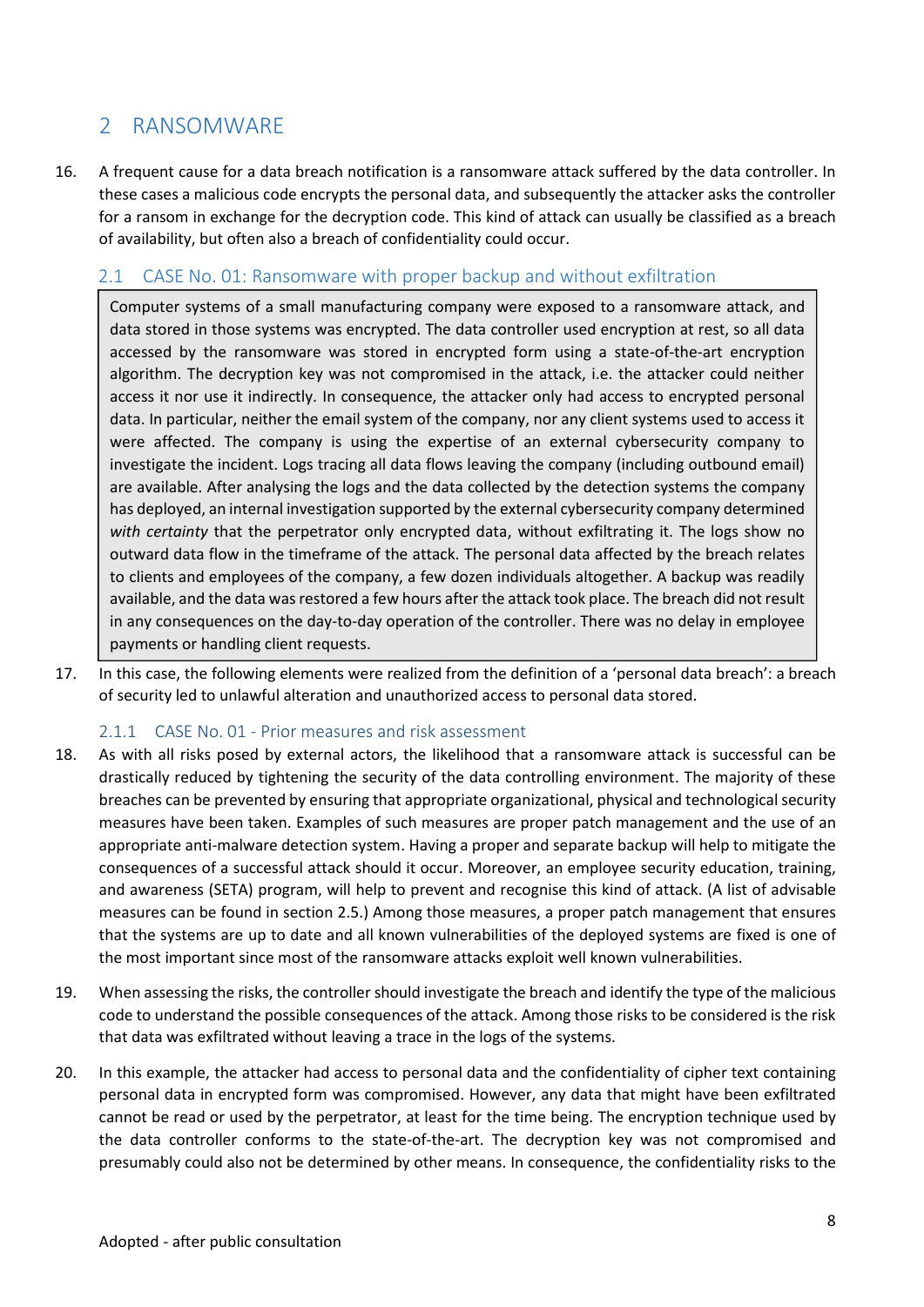rights and freedoms of natural persons are reduced to a minimum barring cryptanalytic progress that renders the encrypted data intelligible in the future.

- 21. The data controller should consider the risk to individuals due to the breach<sup>10</sup>. In this case, it appears the risks to the rights and freedoms of data subjects result from the lack of availability of the personal data, and the confidentiality of the personal data is not compromised<sup>11</sup>. In this example, the adverse effects of the breach were mitigated fairly soon after the breach occurred. Having a proper backup regime<sup>12</sup> makes the effects of the breach less severe and here the controller was able to effectively make use of it.
- 22. On the severity of the consequences for the data subjects, only minor consequences could be identified since the affected data was restored in a few hours, the breach did not result in any consequences on the day-to-day operation of the controller and had no significant effect on the data subjects (e.g. employee payments or handling client requests).

#### 2.1.2 CASE No. 01 – Mitigation and obligations

- 23. Without a backup few measures to remediate the loss of personal data can be undertaken by the controller, and the data has to be collected again. In this particular case however, the impacts of the attack could effectively be contained by resetting all compromised systems to a clean state known to be free of malicious code, fixing the vulnerabilities and restoring the affected data soon after the attack. Without a backup, data is lost and the severity may increase because risks or impacts to individuals may also do so.
- 24. The timeliness of an effective data restoration from the readily available backup is a key variable when analysing the breach. Specifying an appropriate timeframe to restore the compromised data depends on the unique circumstances of the breach at hand. The GDPR states that a personal data breach shall be notified without undue delay and, where feasible, not later than after 72 hours. Therefore, it could be determined that exceeding the 72-hour time limit is unadvisable in any case, but when dealing with high risk level cases, even complying with this deadline can be viewed as unsatisfactory.
- 25. In this case, following a detailed impact assessment and incident response process, the controller determined that the breach was unlikely to result in a risk to the rights and freedoms of natural persons, hence no communication to the data subjects is necessary, nor does the breach require a notification to

<sup>10</sup> For guidance on "*likely to result in high risk*" processing operations, see A29 Working Party "Guidelines on Data Protection Impact Assessment (DPIA) and determining whether processing is "likely to result in a high risk" for the purposes of Regulation 2016/679", WP248 rev. 01, - endorsed by EDPB, https://ec.europa.eu/newsroom/article29/items/611236, p. 9.

<sup>&</sup>lt;sup>11</sup> Technically, encryption of data will involve "access" to original data, and in the case of ransomware, the deletion of the original – the data needs to be accessed by ransomware code to encrypt it, and to remove the original data. An attacker may take a copy of the original before deletion, but personal data will not always be extracted. As a data controller's investigation progresses, new information may come to light to make this assessment change. Access that results in unlawful destruction, loss, alteration, unauthorised disclosure of the personal data, or to a security risk to a data subject, even without interpretation of the data may be as severe as access with interpretation of the personal data.

<sup>&</sup>lt;sup>12</sup> Backup procedures should be structured, consistent and repeatable. Examples of back up procedures are the 3-2-1 method and the grandfather-father-son method. Any method should always be tested for effectiveness in coverage and when data is to be restored. Testing should also be repeated at intervals and especially when changes occur in the processing operation or its circumstances to ensure the integrity of the system.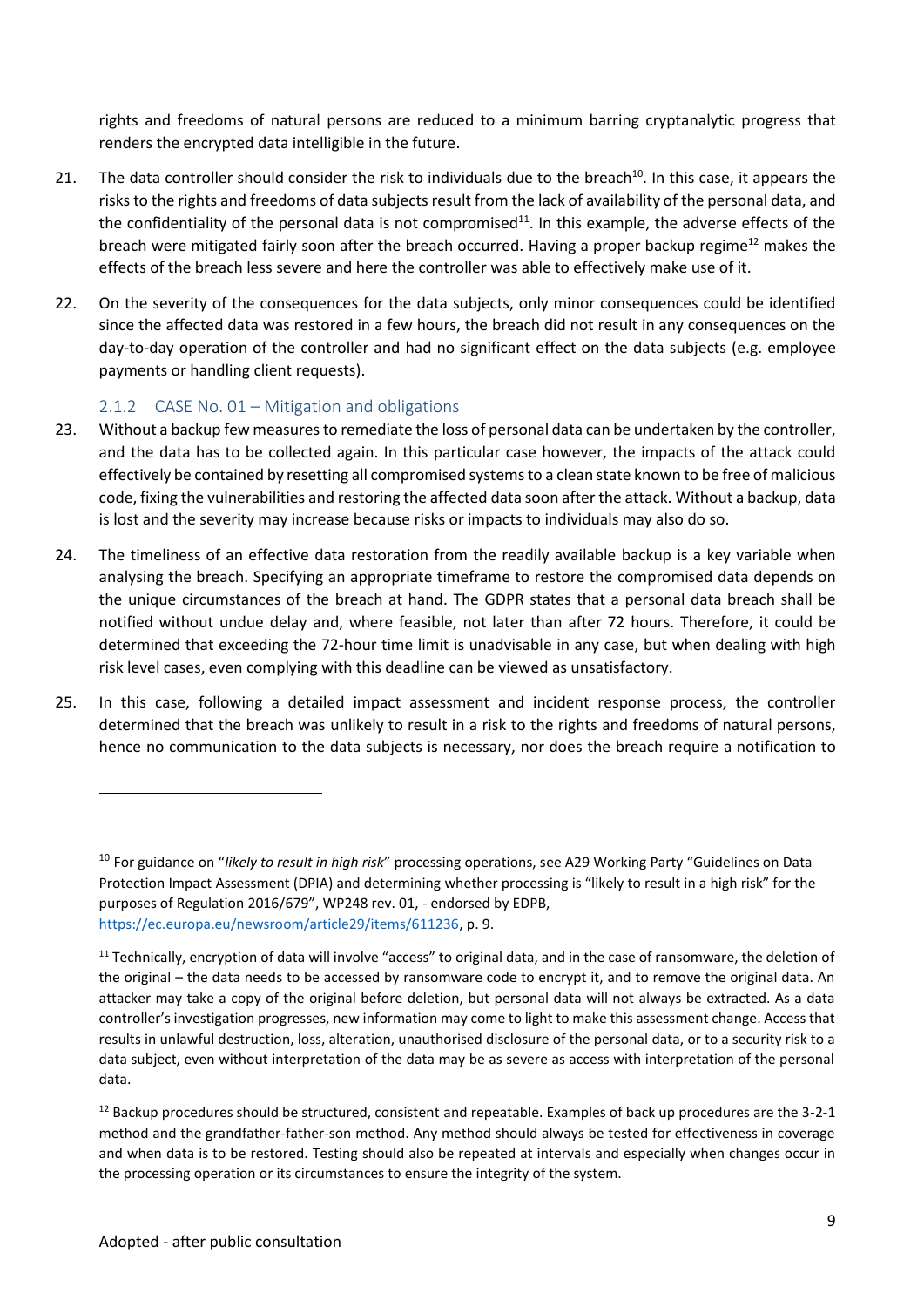the SA. However, as all data breaches, it should be documented in accordance with Article 33 (5). The organisation may also need (or later be required by the SA) to update and remediate its organizational and technical personal data security handling and risk mitigation measures and procedures. Within the frame of this update and remediation, the organisation should thoroughly investigate the breach and identify the causes and the methods used by the perpetrator in order to prevent any similar events in the future.

| Actions necessary based on the identified risks |                    |                                |
|-------------------------------------------------|--------------------|--------------------------------|
| Internal documentation                          | Notification to SA | Communication to data subjects |
|                                                 |                    |                                |

#### 2.2 CASE No. 02: Ransomware without proper backup

One of the computers used by an agricultural company was exposed to a ransomware attack and its data was encrypted by the attacker. The company is using the expertise of an external cybersecurity company to monitor their network. Logs tracing all data flows leaving the company (including outbound email) are available. After analysing the logs and the data the other detection systems have collected the internal investigation aided by the cybersecurity company determined that the perpetrator only encrypted the data, without exfiltrating it. The logs show no outward data flow in the timeframe of the attack. The personal data affected by the breach relates to the employees and clients of the company, a few dozen individuals altogether. No special categories of data were affected. No backup was available in an electronic form. Most of the data was restored from paper backups. The restoration of the data took 5 working days and led to minor delays in the delivery of orders to customers.

#### 2.2.1 CASE No. 02 - Prior measures and risk assessment

- 26. The data controller should have adopted the same prior measures as mentioned in part 2.1. and in section 2.9. The major difference to the previous case is the lack of an electronic backup and the lack of encryption at rest. This leads to critical differences in the following steps.
- 27. When assessing the risks, the controller should investigate the method of infiltration and identify the type of the malicious code to understand the possible consequences of the attack. In this example the ransomware encrypted the personal data without exfiltrating it. As a result, it appears the risks to the rights and freedoms of data subjects result from the lack of availability of the personal data, and the confidentiality of the personal data is not compromised. A thorough examination of the firewall logs and its implications is essential in determining the risk. The data controller should present the factual findings of these investigations upon request.
- 28. The data controller needs to keep in mind that if the attack is more sophisticated the malware has the functionality to edit log files and remove the trace. So - given that logs are not forwarded or replicated to a central log server - even after a thorough investigation that determined that the personal data was not exfiltrated by the attacker, the data controller cannot state that the absence of a log entry proves the absence of exfiltration, therefore the likelihood of a confidentiality breach cannot be entirely dismissed.
- 29. The data controller should assess the risks of this breach<sup>13</sup> if the data was accessed by the attacker. During the risk assessment, the data controller should also take into consideration the nature, the sensitivity, the

<sup>13</sup> For guidance on "*likely to result in high risk*" processing operations, see footnote 10 above.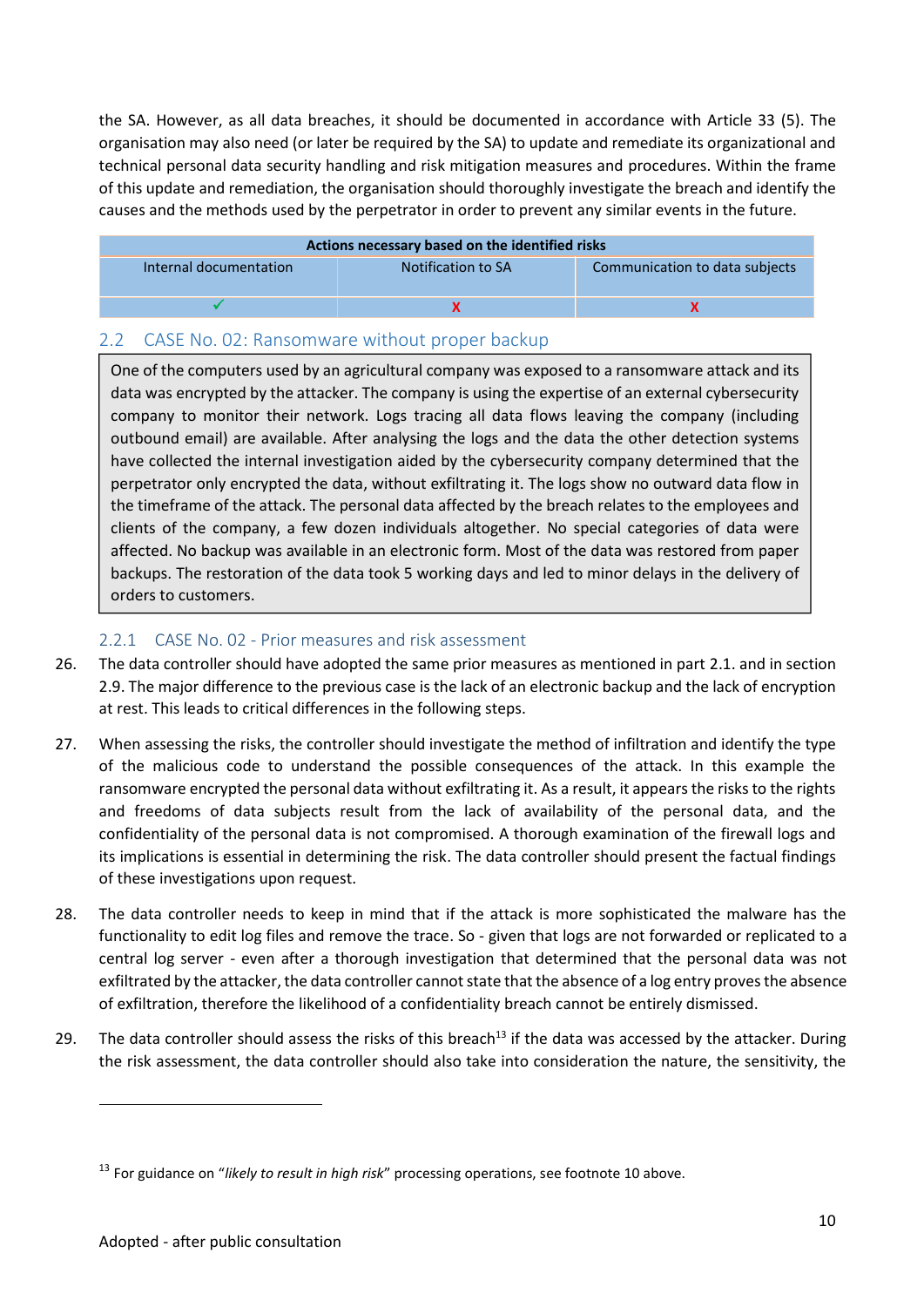volume, and the context of personal data affected in the breach. In this case no special categories of personal data are affected, and the quantity of breached data and the number of affected data subjects is low.

- 30. Gathering exact information on the unauthorized access is key for determining the risk level and preventing a new or continued attack. If the data had been copied from the database, it would obviously have been a risk-increasing factor. When uncertain about the specifics of the illegitimate access, the worse scenario should be considered and the risk should be assessed accordingly.
- 31. The absence of a backup database can be considered a risk enhancing factor depending on the severity of consequences for the data subjects resulting from the lack of availability of the data.

#### 2.2.2 CASE No. 02 – Mitigation and obligations

- 32. Without a backup few measures to remediate the loss of personal data can be undertaken by the controller, and the data has to be collected again, unless some other source is available (e.g. order confirmation e-mails). Without a backup, data may be lost and the severity will depend on the impact for the individuals.
- 33. The restoration of the data should not prove to be overly problematic $<sup>14</sup>$  if the data is still available on paper,</sup> but given the lack of an electronic backup database, a notification to the SA is considered necessary, as the restoration of the data took some time and could cause some delays in the orders' delivery to customers and a considerable amount of meta-data (e.g. logs, time stamps) might not be retrievable.
- 34. Informing the data subjects about the breach may also depend on the length of time the personal data is unavailable and the difficulties it might cause in the operation of the controller as a result (e.g. delays in transferring employee's payments). As these delays in payments and deliveries may lead to financial loss for the individuals whose data has been compromised, one could also argue the breach is likely to result in a high risk. Also, it might not be possible to avoid informing the data subjects if their contribution is needed for restoring the encrypted data.
- 35. This case serves as an example for a ransomware attack with risk to the rights and freedoms of the data subjects, but not reaching high risk. It should be documented in accordance with Article 33 (5) and notified to the SA in accordance with Article 33 (1). The organisation may also need (or be required by the SA) to update and remediate its organizational and technical personal data security handling and risk mitigation measures and procedures.

| Actions necessary based on the identified risks                                |  |  |  |
|--------------------------------------------------------------------------------|--|--|--|
| Communication to data subjects<br>Notification to SA<br>Internal documentation |  |  |  |
|                                                                                |  |  |  |

 $14$  This will depend on the complexity and structure of the personal data. In the most complex scenarios, re-establishing data integrity, consistency with metadata, ensuring the correct relationships within data structures and checking data accuracy may take significant resources and effort.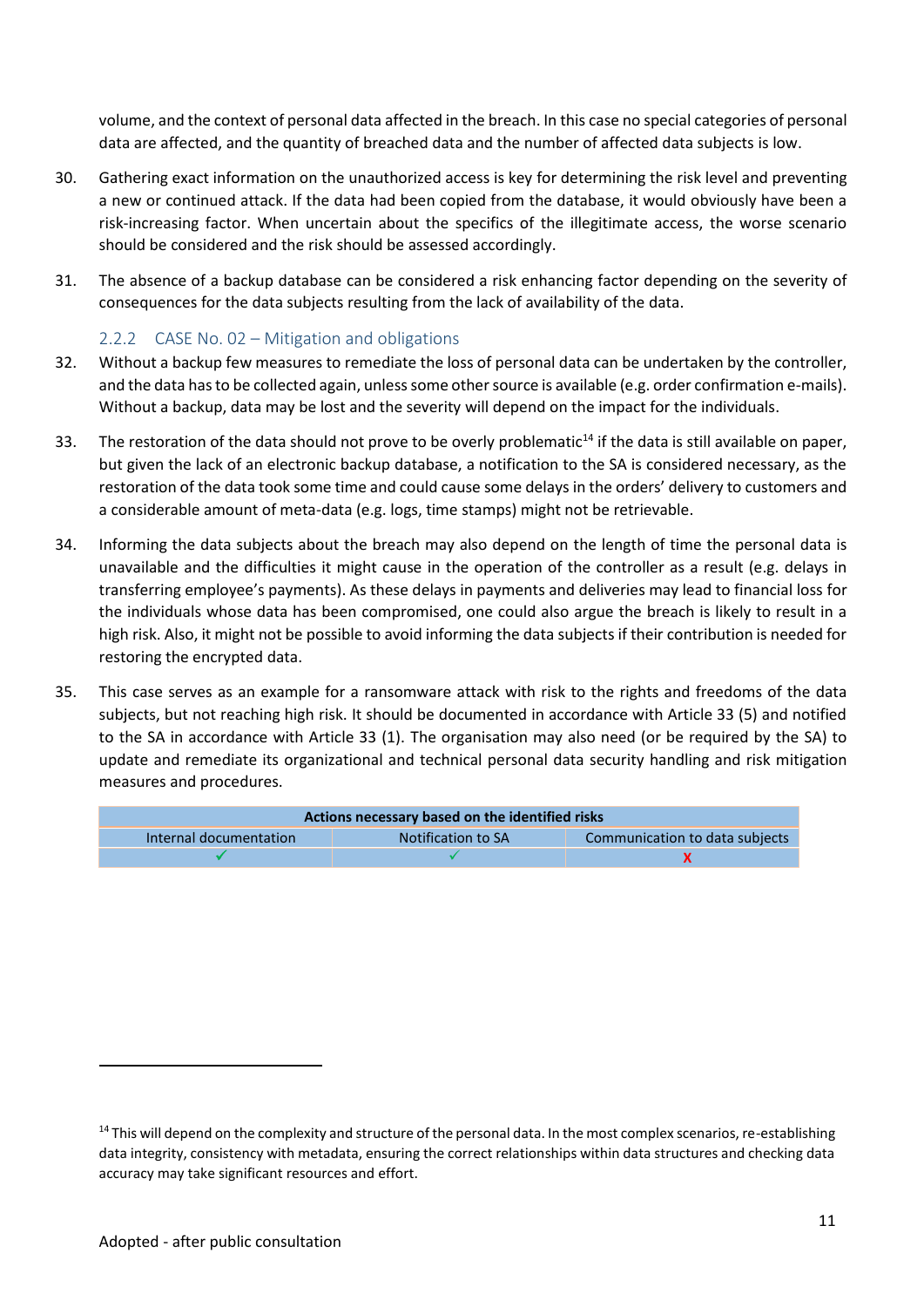#### 2.3 CASE No. 03: Ransomware with backup and without exfiltration in a hospital

The information system of a hospital / healthcare centre was exposed to a ransomware attack and a significant proportion of its data was encrypted by the attacker. The company is using the expertise of an external cybersecurity company to monitor their network. Logs tracing all data flows leaving the company (including outbound email) are available. After analysing the logs and the data the other detection systems have collected the internal investigation aided by the cybersecurity company determined that the perpetrator only encrypted the data without exfiltrating it. The logs show no outward data flow in the timeframe of the attack. The personal data affected by the breach relates to the employees and patients, which represented thousands of individuals. Backups were available in an electronic form. Most of the data was restored but this operation lasted 2 working days and led to major delays in treating the patients with surgery cancelled / postponed, and to a lowering the level of service due to the unavailability of the systems.

#### 2.3.1 CASE No. 03 - Prior measures and risk assessment

- 36. The data controller should have adopted the same prior measures as mentioned in part 2.1. and in section 2.5. The major difference to the previous case is the high severity of consequences for a substantial part of the data subjects<sup>15</sup>.
- 37. The quantity of breached data and the number of affected data subjects are high, because hospitals usually process large quantities of data. The unavailability of the data has a high impact on a substantial part of the data subjects. Moreover, there is a residual risk of high severity to the confidentiality of the patient data.
- 38. The type of the breach, nature, sensitivity, and volume of personal data affected in the breach are important. Even though a backup for the data existed and it could be restored in a few days, a high risk still exists due to the severity of consequences for the data subjects resulting from the lack of availability of the data at the moment of the attack and the following days.

#### 2.3.2 CASE No. 03 – Mitigation and obligations

39. A notification to the SA is considered necessary, as special categories of personal data are involved and the restoration of the data could take a long time, resulting in major delays in patient care. Informing the data subjects about the breach is necessary due to the impact for the patients, even after restoring the encrypted data. While data relating to all patients treated in the hospital during the last years have been encrypted, only those patients who were scheduled to be treated in the hospital during the time the computer system was unavailable were impacted. The controller should communicate the data breach to those patients directly. Direct communication to the other patients some of which may not have been in the hospital for more than twenty years may not be required due to the exception in Article 34 (3) c). In such a case, there shall instead be a public communication<sup>16</sup> or similar measure whereby the data subjects are informed in an equally effective manner. In this case, the hospital should make the ransomware attack and its effects public.

<sup>15</sup> For guidance on "*likely to result in high risk*" processing operations, see footnote 10 above.

<sup>16</sup> GDPR Recital 86 explains that "*Such communications to data subjects should be made as soon as reasonably feasible and in close cooperation with the supervisory authority, respecting guidance provided by it or by other relevant authorities such as law-enforcement authorities. For example, the need to mitigate an immediate risk of damage would call for prompt communication with data subjects whereas the need to implement appropriate measures against continuing or similar personal data breaches may justify more time for communication*".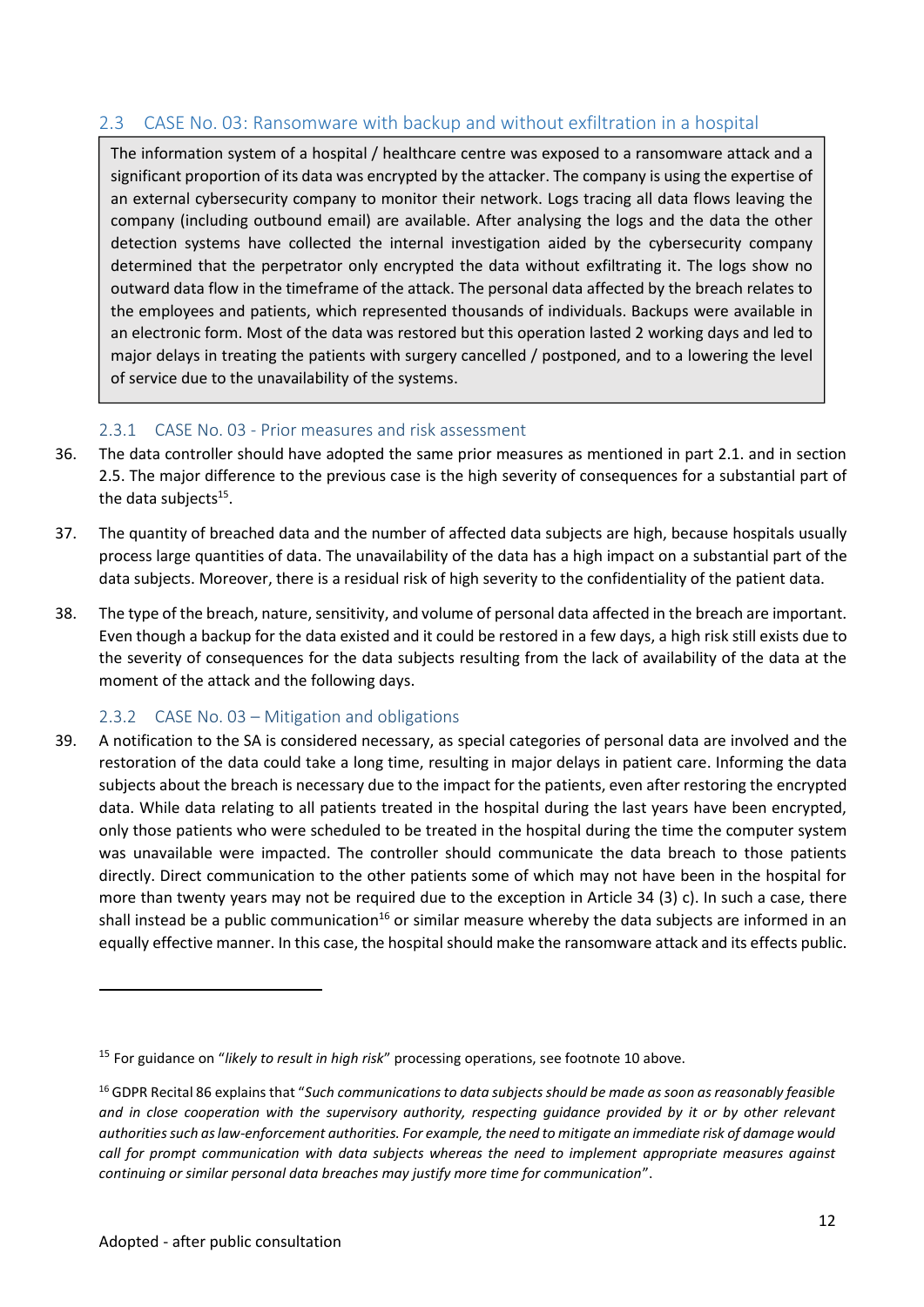40. This case serves as an example for a ransomware attack with high risk to the rights and freedoms of the data subjects. It should be documented in accordance with Article 33 (5), notified to the SA in accordance with Article 33 (1) and communicated to the data subjects in accordance with Article 34 (1). The organisation also needs to update and remediate its organizational and technical personal data security handling and risk mitigation measures and procedures.

| Actions necessary based on the identified risks |                    |                                |  |
|-------------------------------------------------|--------------------|--------------------------------|--|
| Internal documentation                          | Notification to SA | Communication to data subjects |  |
|                                                 |                    |                                |  |

#### 2.4 CASE No. 04: Ransomware without backup and with exfiltration

The server of a public transportation company was exposed to a ransomware attack and its data was encrypted by the attacker. According to the findings of the internal investigation the perpetrator not only encrypted the data, but also exfiltrated it. The type of breached data was the personal data of clients and employees, and of the several thousand people using the services of the company (e.g. buying tickets online). Beyond basic identity data, identity card numbers and financial data such as credit card details are involved in the breach. A backup database existed, but it was also encrypted by the attacker.

#### 2.4.1 CASE No. 04 - Prior measures and risk assessment

- 41. The data controller should have adopted the same prior measures as mentioned in part 2.1. and in section 2.5. Though backup was in place, it was also affected by the attack. This arrangement alone raises questions about the quality of the controller's prior IT security measures and should be further scrutinised during the investigation, since in a well-designed backup regime, multiple backups must be securely stored without access from the main system, otherwise they could be compromised in the same attack. Furthermore, ransomware attacks may lie undiscovered for days slowly encrypting rarely used data. This can render multiple backups useless, so backups should also be taken periodically and be isolated. This would increase the likelihood of recovery albeit with increased loss data.
- 42. This breach concerns not only data availability, but confidentiality as well, since the attacker may have modified and / or copied data from the server. Therefore, the type of the breach results in high risk<sup>17</sup>.
- 43. The nature, sensitivity, and volume of personal data increases the risks further, because the number of individuals affected is high, as is the overall quantity of affected personal data. Beyond basic identity data, identity documents and financial data such as credit card details are involved too. A data breach concerning these types of data presents high risk in and of themselves, and if processed together, they could be used for – among others - identity theft or fraud.
- 44. Due to either faulty server logic or organizational controls, the backup files were affected by the ransomware, preventing the restore of data and enhancing the risk.

<sup>17</sup> For guidance on "*likely to result in high risk*" processing operations, see footnote 10 above.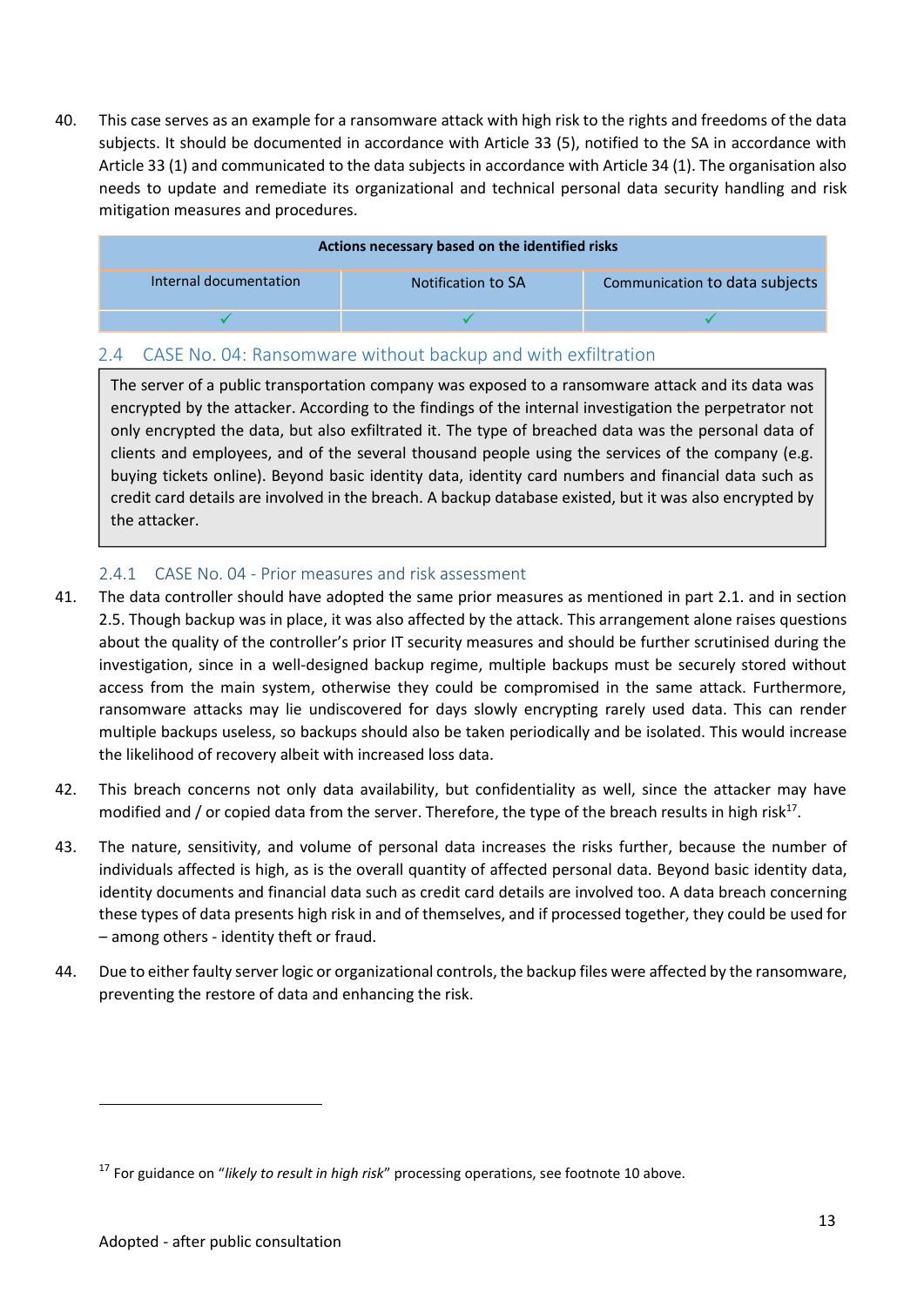45. This data breach presents a high risk to the rights and freedoms of individuals, because it could likely lead to both material (e.g. financial loss since credit card details were affected) and non-material damage (e.g. identity theft or fraud since identity card details were affected).

#### 2.4.2 CASE No. 04 – Mitigation and obligations

- 46. Communication to the data subjects is essential, so they can make the necessary steps to avoid material damage (e.g. block their credit cards).
- 47. Aside from documenting the breach in accordance with Article 33 (5), a notification to the SA is also mandatory in this case (Article 33 (1)) and the controller is also obliged to communicate the breach to the data subjects (Article 34 (1)). The latter could be undertaken on a person-by-person basis, but for individuals where contact data is not available the controller should do so publicly, provided that such communication would not be susceptible to trigger additional negative consequences on the data subjects, e.g. by way of a notification on its website. In the latter case a precise and clear communication is required, in plain sight on the homepage of the controller, with exact references of the relevant GDPR provisions. The organisation may also need to update and remediate its organizational and technical personal data security handling and risk mitigation measures and procedures.

| Actions necessary based on the identified risks |                    |                                |  |
|-------------------------------------------------|--------------------|--------------------------------|--|
| Internal documentation                          | Notification to SA | Communication to data subjects |  |
|                                                 |                    |                                |  |

- 2.5 Organizational and technical measures for preventing / mitigating the impacts of ransomware attacks
- 48. The fact that a ransomware attack could have taken place is usually a sign of one or more vulnerabilities in the controller's system. This also applies in ransomware cases in which the personal data has been encrypted, but has not been exfiltrated. Regardless of the outcome and the consequences of the attack, the importance of an all-encompassing evaluation of the data security system - with particular emphasis on IT security cannot be stressed enough. The identified weaknesses and security holes are to be documented and addressed without delay.
- 49. Advisable measures:

*(The list of the following measures is by no means exclusive or comprehensive. Rather, the goal is to provide prevention ideas and possible solutions. Every processing activity is different, hence the controller should make the decision on which measures fit the given situation the most.)*

- Keeping the firmware, operating system and application software on the servers, client machines, active network components, and any other machines on the same LAN (including Wi-Fi devices) up to date. Ensuring that appropriate IT security measures are in place, making sure they are effective and keeping them regularly updated when processing or circumstances change or evolve. This includes keeping detailed logs of which patches are applied at which timestamp.
- Designing and organising processing systems and infrastructure to segment or isolate data systems and networks to avoid propagation of malware within the organisation and to external systems.
- The existence of an up-to-date, secure and tested backup procedure. Media for medium- and long-term back-up should be kept separate from operational data storage and out of reach of third parties even in case of a successful attack (such as daily incremental backup and weekly full backup).
- Having / obtaining an appropriate, up-to-date, effective and integrated anti-malware software.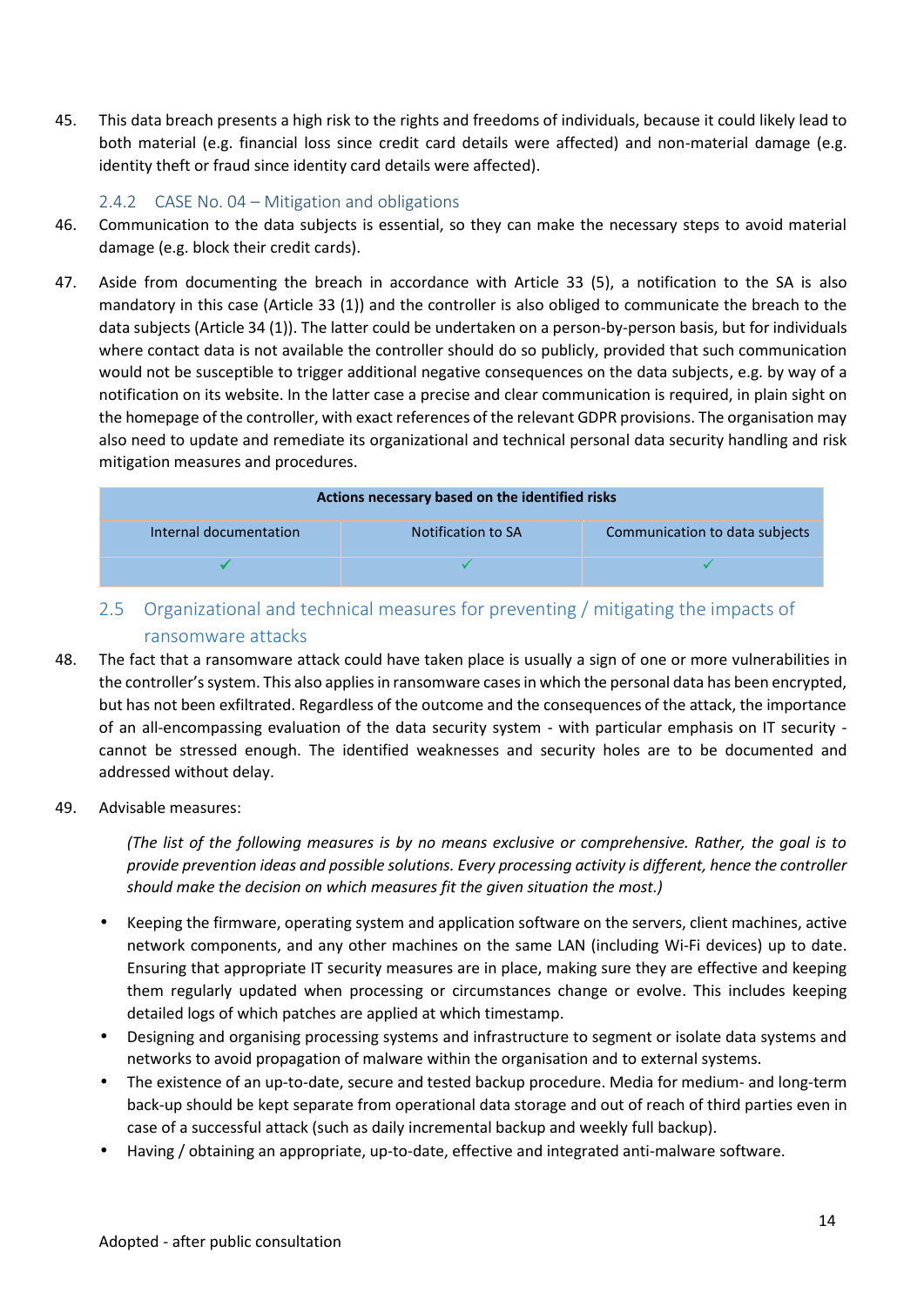- Having an appropriate, up-to-date, effective and integrated firewall and intrusion detection and prevention system. Directing network traffic through the firewall/intrusion detection, even in the case of home office or mobile work (e.g. by using VPN connections to organizational security mechanisms when accessing the internet).
- Training employees on the methods of recognising and preventing IT attacks. The controller should provide means to establish whether emails and messages obtained by other means of communication are authentic and trustworthy. Employees should be trained to recognize when such an attack has realized, how to take the endpoint out of the network and their obligation to immediately report it to the security officer.
- Emphasize the need of identifying the type of the malicious code to see the consequences of the attack and be able to find the right measures to mitigate the risk. In case a ransomware attack has succeeded and there is no back-up available, tools available such as the ones by the "no more ransom" (nomoreransom.org) project may be applied to retrieve data. However, in case a safe backup is available, restoring the data from it is advisable.
- Forwarding or replication all logs to a central log server (possibly including the signing or cryptographic time-stamping of log entries).
- Strong encryption and multi factor authentication, in particular for administrative access to IT systems, appropriate key and password management.
- Vulnerability and penetration testing on a regular basis.
- Establish a Computer Security Incident Response Team (CSIRT) or Computer Emergency Response Team (CERT) within the organization, or join a collective CSIRT/CERT. Create an Incident Response Plan, Disaster Recovery Plan and a Business Continuity Plan, and make sure that these are thoroughly tested.
- When assessing countermeasures risk analysis should be reviewed, tested and updated.

## 3 DATA EXFILTRATION ATTACKS

50. Attacks that exploit vulnerabilities in services offered by the controller to third parties over the internet, e.g. committed by way of injection attacks (e.g. SQL injection, path traversal), website compromising and similar methods, may resemble ransomware attacks in that the risk emanates from the action of an unauthorized third party, but those attacks typically aim at copying, exfiltrating and abusing personal data for some malicious end. Hence, they are mainly breaches of confidentiality and, possibly, also data integrity. At the same time, if the controller is aware of the characteristics of this kind of breaches, there are many measures available to controllers that can substantially reduce the risk of a successful execution of an attack.

#### 3.1 CASE No. 05: Exfiltration of job application data from a website

An employment agency was the victim of a cyber-attack, which placed a malicious code on its website. This malicious code made personal information submitted through online job application forms and stored on the webserver accessible to unauthorized person(s). 213 such forms are possibly affected, after analysing the affected data it was determined that no special categories of data were affected in the breach. The particular malware toolkit installed had functionalities that allowed the attacker to remove any history of exfiltration and also allowed processing on the server to be monitored and to have personal data captured. The toolkit was discovered only a month after its installation.

#### 3.1.1 CASE No. 05 - Prior measures and risk assessment

51. The security of the data controller's environment is extremely important, as the majority of these breaches can be prevented by ensuring that all systems are constantly updated, sensitive data is encrypted and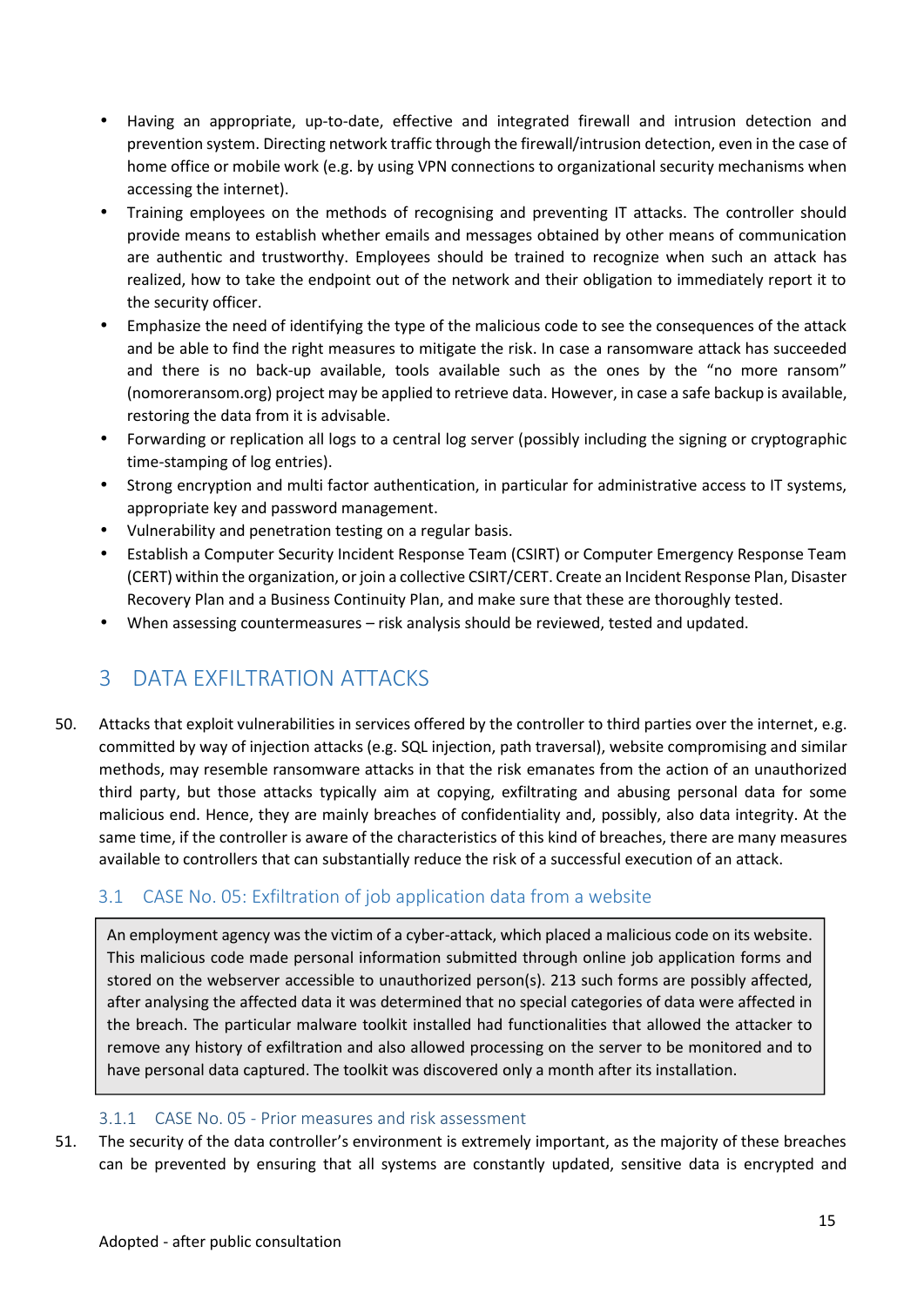applications are developed according to high security standards like strong authentication, measures against brute force, attacks, "escaping" or "sanitising"<sup>18</sup> user inputs, etc. Periodic IT security audits, vulnerability assessments and penetration tests are also required in order to detect these kinds of vulnerabilities in advance and fix them. In this particular case, file integrity monitoring tools in production environment might have helped to detect the code injection. (A list of advisable measures is to be found in section 3.7).

- 52. The controller should always start to investigate the breach by identifying the type of the attack and its methods, in order to assess what measures are to be taken. To make it fast and efficient, the data controller should have an incident response plan in place which specifies the swift and necessary steps to take control over the incident. In this particular case, the type of the breach was a risk enhancing factor since not only was data confidentiality curtailed, the infiltrator also had the means to establish changes in the system, so data integrity also became questionable.
- 53. The nature, sensitivity and volume of personal data affected in the breach should be assessed to determine to what extent the breach affected the data subjects. Though no special categories of personal data were affected, the accessed data contains considerable information about the individuals from the online forms, and such data could be misused in a number of ways (targeting with unsolicited marketing, identity theft, etc.), so the severity of the consequences should increase the risk to the rights and freedoms of the data subjects<sup>19</sup>.

#### 3.1.2 CASE No. 05 – Mitigation and obligations

- 54. If possible, after solving the problem, the database should be compared with the one stored in a secure backup. The experiences drawn from the breach should be utilized in updating the IT infrastructure. The data controller should return all affected IT systems to a known clean state, remedy the vulnerability and implement new security measures to avoid similar data breaches in the future, e.g. file integrity checks and security audits. If personal data was not only exfiltrated, but also deleted, the controller has to take systematic action to recover the personal data in the state it was in before the breach. It may be necessary to apply full backups, incremental changes and then possibly rerun the processing since the last incremental backup – which requires that the controller is able to replicate the changes made since the last backup. This could require that the controller has the system designed to retain the daily input files in case they need to be processed again and requires a robust method of storage and a suitable retention policy.
- 55. In light of the above, as the breach is likely to result in a high risk to the rights and freedoms of natural persons, the data subjects should definitely be informed about it (Article 34(1)), which of course means that the relevant SA(s) should also be involved in the form of a data breach notification. Documenting the breach is obligatory according to Article 33 (5) GDPR and makes the assessment of the situation easier.

| Communication to data subjects<br>Notification to SA<br>Internal documentation | Actions necessary based on the identified risks |  |  |  |
|--------------------------------------------------------------------------------|-------------------------------------------------|--|--|--|
|                                                                                |                                                 |  |  |  |
|                                                                                |                                                 |  |  |  |

 $18$  Escaping or sanitizing user inputs is a form of input validation, which ensures that only properly formatted data is entered into an information system.

<sup>19</sup> For guidance on "*likely to result in high risk*" processing operations, see footnote 10 above.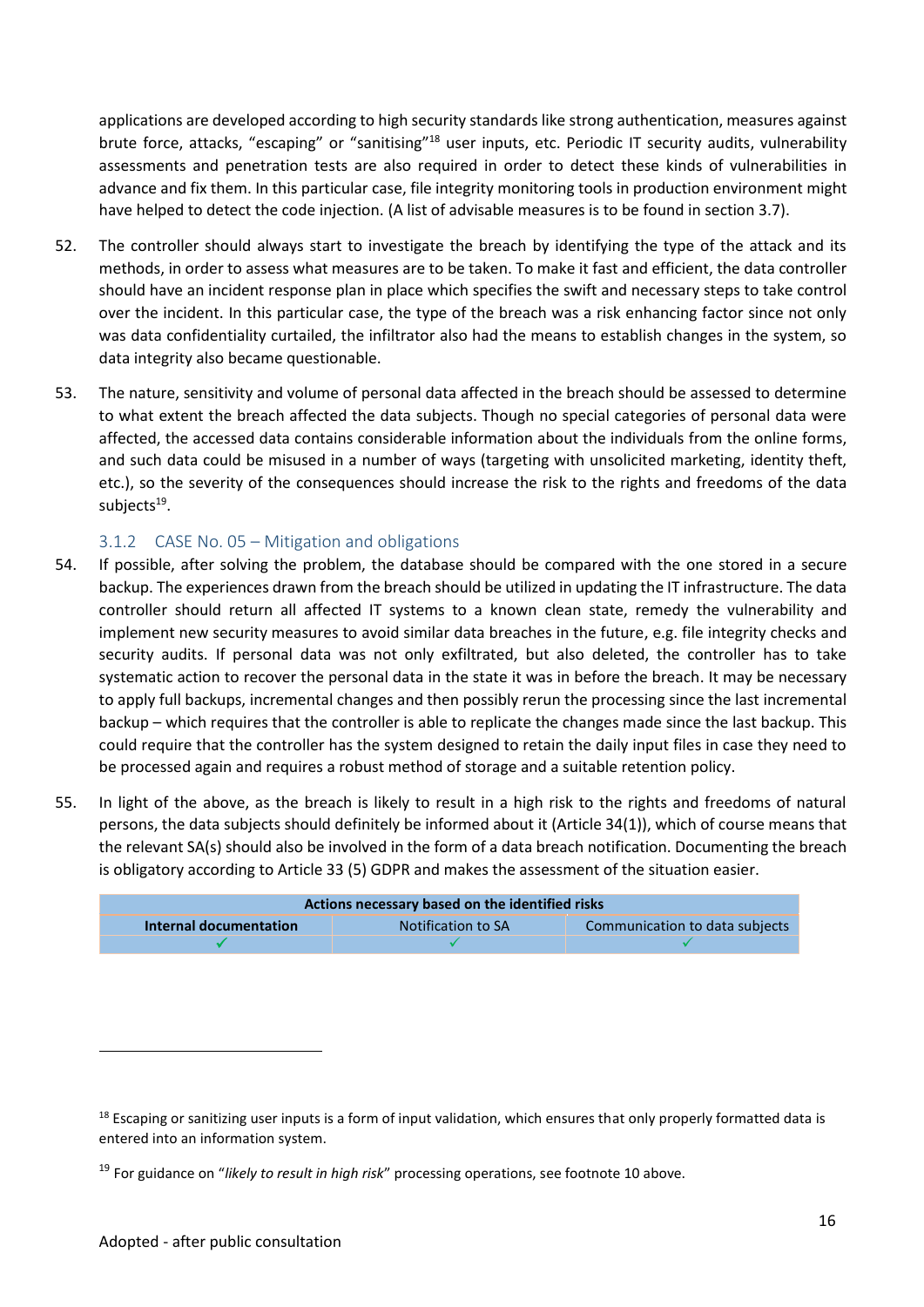#### 3.2 CASE No. 06: Exfiltration of hashed password from a website

An SQL Injection vulnerability was exploited to gain access to a database of the server of a cooking website. Users were only allowed to choose arbitrary pseudonyms as usernames. The use of email addresses for this purpose was discouraged. Passwords stored in the database were hashed with a strong algorithm and the salt was not compromised. Affected data: hashed passwords of 1.200 users. For safety's sake, the controller informed the data subjects about the breach via e-mail and asked them to change their passwords, especially if the same password was used for other services.

#### 3.2.1 CASE No. 06 - Prior measures and risk assessment

- 56. In this particular case data confidentiality is compromised, but the passwords in the database were hashed with an up-to-date method, which would decrease the risk regarding the nature, sensitivity, and volume of personal data. This case presents no risks to the rights and freedoms of the data subjects.
- 57. Furthermore, no contact information (e.g. e-mail addresses or phone numbers) of data subjects was compromised, which means there is no significant risk for the data subjects of being targeted by fraud attempts (e.g. receiving phishing e-mails or fraudulent text messages and phone calls). No special categories of personal data were involved.
- 58. Some user names could be regarded as personal data, but the subject of the website does not allow for negative connotations. Although it has to be noted that the risk assessment may change<sup>20</sup>, if the type of the website and the data accessed could reveal special categories of personal data (e. g. website of a political party or trade union). Using state of the art encryption could mitigate the adverse effects of the breach. Assuring that a limited number of attempts to login is allowed will prevent brute force login attacks to be successful, thus reducing largely the risks imposed by attackers already knowing the usernames.

#### 3.2.2 CASE No. 06 – Mitigation and obligations

- 59. The communication to the data subjects in some cases could be considered a mitigating factor, since the data subjects are also in a position to make the necessary steps to avoid further damages from the breach, for example by changing their password. In this case, notification was not mandatory, but in many cases it can be considered a good practice.
- 60. The data controller should correct the vulnerability and implement new security measures to avoid similar data breaches in the future like, for example, systematic security audits to the website.
- 61. The breach should be documented in accordance with Article 33 (5) but no notification or communication needed.
- 62. Also, it is strongly advisable to communicate a breach involving passwords to data subjects in any case even when the passwords were stored using a salted hash with an algorithm conforming to the state-of-the-art. The use of authentication methods obviating the need to process passwords on the server side is preferable. Data subjects should be given the choice to take appropriate measures regarding their own passwords.

| Actions necessary based on the identified risks                                |  |  |  |  |
|--------------------------------------------------------------------------------|--|--|--|--|
| Communication to data subjects<br>Internal documentation<br>Notification to SA |  |  |  |  |
|                                                                                |  |  |  |  |

<sup>20</sup> For guidance on "*likely to result in high risk*" processing operations, see footnote 10 above.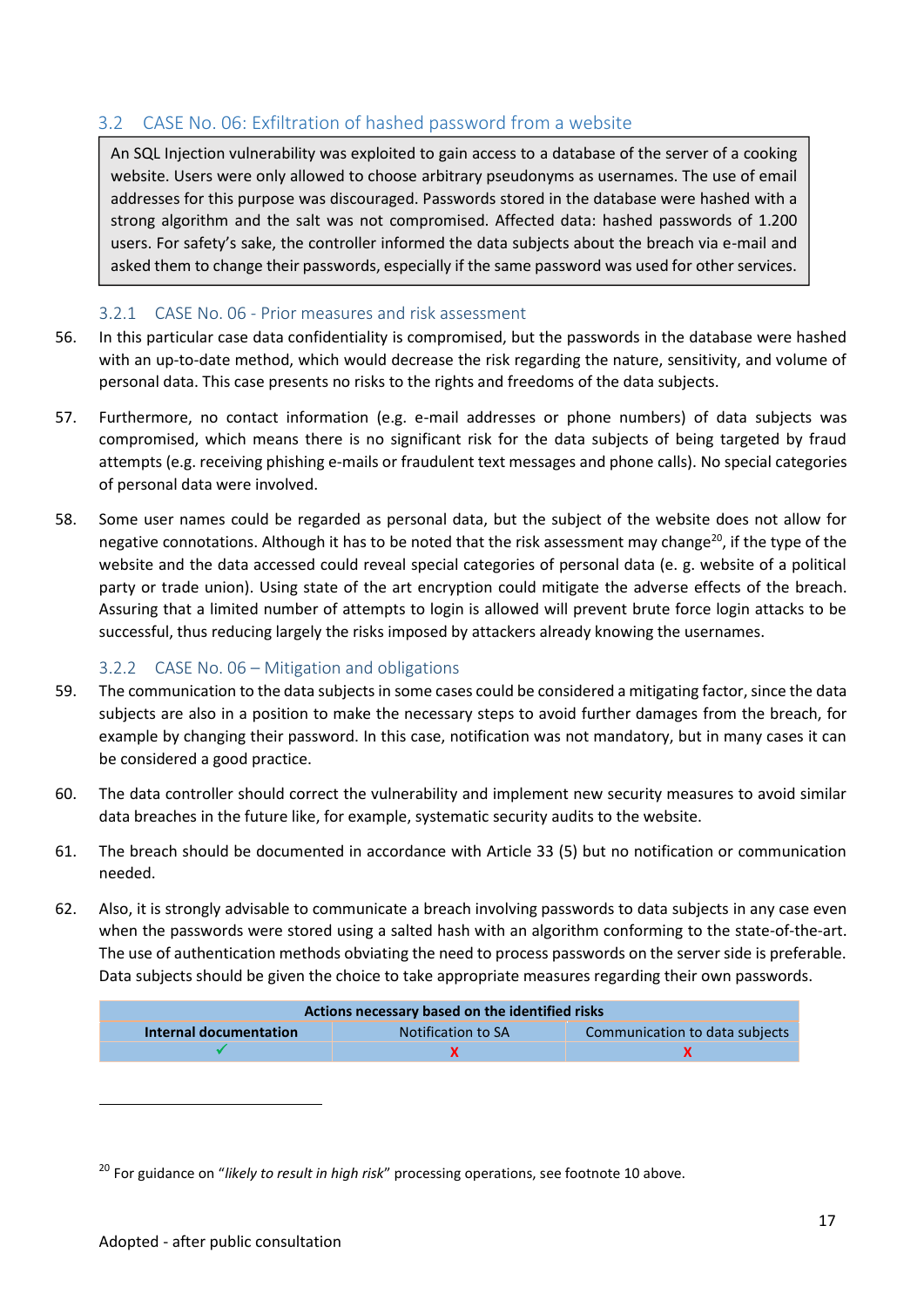#### 3.3 CASE No. 07: Credential stuffing attack on a banking website

A bank suffered a cyber-attack against one of its online banking websites. The attack aimed to enumerate all possible login user IDs using a fixed trivial password. The passwords consist of 8 digits. Due to a vulnerability of the website, in some cases information regarding data subjects (name, surname, gender, date and place of birth, fiscal code, user identification codes) were leaked to the attacker, even if the used password was not correct or the bank account not active anymore. This affected around 100.000 data subjects. Out of these, the attacker successfully logged into around 2.000 accounts which were using the trivial password tried by the attacker. After the fact, the controller was able to identify all illegitimate log-on attempts. The data controller could confirm that, according to antifraud checks, no transactions were performed by these accounts during the attack. The bank was aware of the data breach because its security operations centre detected a high number of login requests directed toward the website. In response, the controller disabled the possibility to log in to the website by switching it off and forced password resets of the compromised accounts. The controller communicated the breach only to the users with the compromised accounts, i.e. to users whose passwords were compromised or whose data was disclosed.

#### 3.3.1 CASE No. 07 - Prior measures and risk assessment

- 63. It is important to mention that controllers handling data of highly personal nature<sup>21</sup> have a larger responsibility in terms of providing adequate data security, e.g. having a security operation's centre and other incident prevention, detection and response measures. Not meeting these higher standards will certainly result in more serious measures during an SA's investigation.
- 64. The breach concerns financial data beyond the identity and user ID information, making it particularly severe. The number of individuals affected is high.
- 65. The fact that a breach could happen in such a sensitive environment points to significant data security holes in the controller's system, and may be an indicator of a time when the review and update of affected measures is "necessary" in line with Articles 24 (1), 25 (1), and 32 (1) of the GDPR. The breached data permits the unique identification of data subjects and contains other information about them (including gender, date and place of birth), furthermore it can be used by the attacker to guess the customers' passwords or to run a spear phishing campaign directed at the bank customers.
- 66. For these reasons, the data breach was deemed likely to result in a high risk to the rights and freedoms of all the data subjects concerned<sup>22</sup>. Therefore, the occurrence of material (e.g. financial loss) and non-material damage (e.g. identity theft or fraud) is a conceivable outcome.

#### 3.3.2 CASE No. 07 – Mitigation and obligations

67. The controller's measures mentioned in the case description are adequate. In the wake of the breach it also corrected the vulnerability of the website and took other steps to prevent similar future data breaches, such

<sup>&</sup>lt;sup>21</sup> Such as information of the data subjects referred to payment methods such as card numbers, bank accounts, online payment, payrolls, bank statements, economic studies or any other information that may reveal economic information pertaining to the data subjects.

<sup>22</sup> For guidance on "*likely to result in high risk*" processing operations, see footnote 10 above.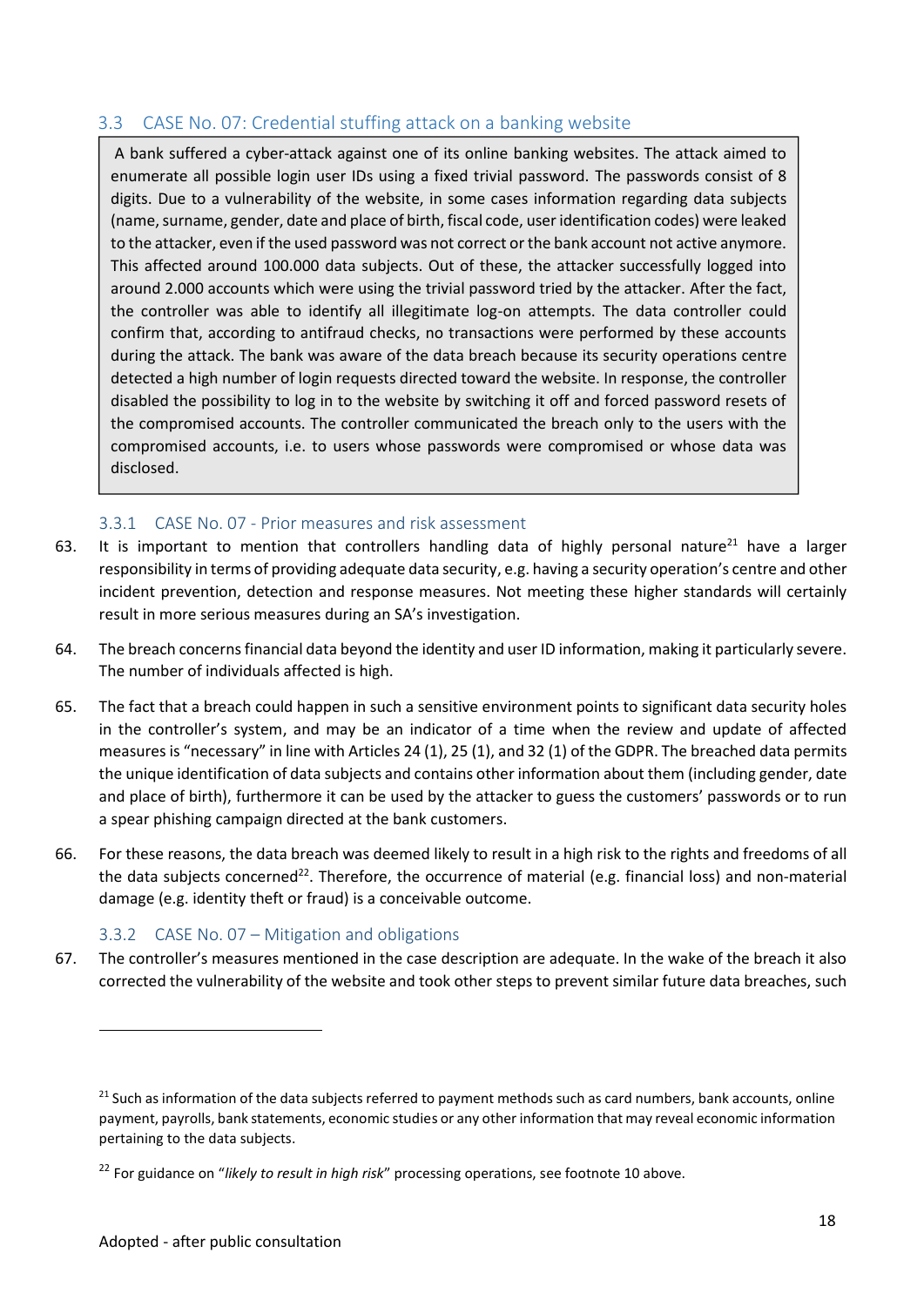as adding two-factor authentication to the concerned website and moving up to a strong customer authentication.

68. Documenting the breach according to Article 33 (5) GDPR and notifying the SA about it are not optional in this scenario. Furthermore, the controller should notify all 100.000 data subjects (including the data subjects whose accounts were not compromised) in accordance with Article 34 GDPR.

| Actions necessary based on the identified risks                                |  |  |  |  |
|--------------------------------------------------------------------------------|--|--|--|--|
| Communication to data subjects<br>Notification to SA<br>Internal documentation |  |  |  |  |
|                                                                                |  |  |  |  |

- 3.4 Organizational and technical measures for preventing / mitigating the impacts of hacker attacks
- 69. Just as in case of ransomware attacks, regardless of the outcome and the consequences of the attack, re evaluating IT security is compulsory for controllers in similar cases.
- 70. Advisable measures:<sup>23</sup>

(*The list of the following measures is by no means exclusive or comprehensive. Rather, the goal is to provide prevention ideas and possible solutions. Every processing activity is different, hence the controller should make the decision on which measures fit the given situation the most*.)

- State-of-the-art encryption and key management, especially when passwords, sensitive or financial data are being processed. Cryptographic hashing and salting for secret information (passwords) is always preferred over encryption of passwords. The use of authentication methods obviating the need to process passwords on the server side is preferable.
- Keeping the system up to date (software and firmware). Ensuring that all IT security measures are in place, making sure they are effective and keeping them regularly updated when processing or circumstances change or evolve. In order to be able to demonstrate compliance with Article 5(1)(f) in accordance with Article 5 (2) GDPR the controller should maintain a record of all updates performed, including also the time when they were applied.
- Use of strong authentication methods like two-factor authentication and authentication servers, complemented by an up-to-date password policy.
- Secure development standards include the filtering of user input (using white listing as far as practicable), escaping user inputs and brute force prevention measures (such as limiting the maximum amount of retries). "Web Application Firewalls" may assist in the effective use of this technique.
- Strong user privileges and access control management policy in place.
- Use of appropriate, up-to-date, effective and integrated firewall, intrusion detection and other perimeter defence systems.
- Systematic IT security audits and vulnerability assessments (penetration testing).
- Regular reviews and testing to ensure that backups can be used to restore any data whose integrity or availability was affected.
- No session ID in URL in plain text.

<sup>&</sup>lt;sup>23</sup> For secure web application development see also: https://www.owasp.org/index.php/Main\_Page .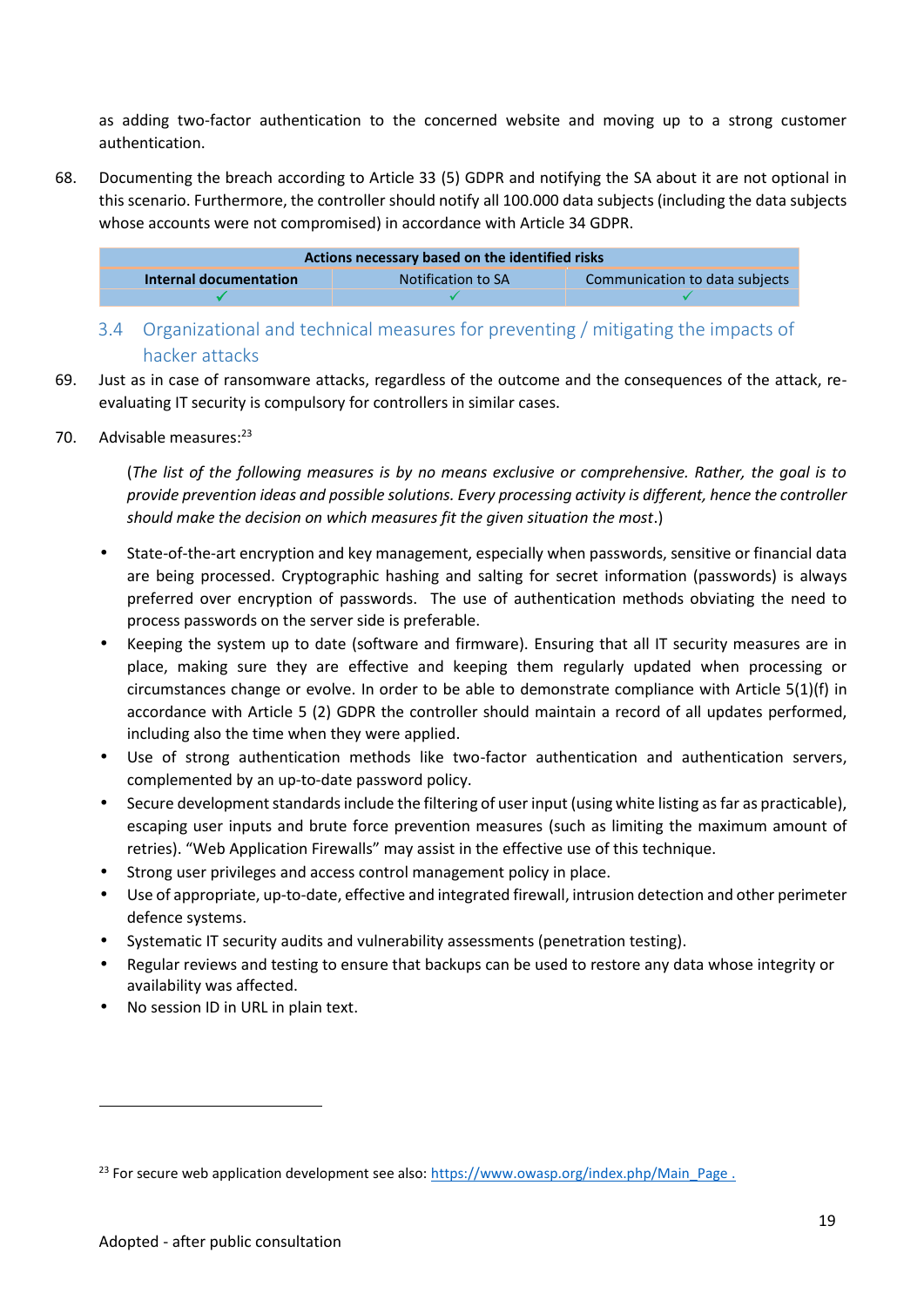## 4 INTERNAL HUMAN RISK SOURCE

71. The role of human error in personal data breaches has to be highlighted, due to its common appearance. Since these types of breaches can be both intentional and unintentional, it is very hard for the data controllers to identify the vulnerabilities and adopt measures to avoid them. The International Conference of Data Protection and Privacy Commissioners recognized the importance of addressing such human factors and adopted the resolution to address the role of human error in personal data breaches in October 2019<sup>24</sup>. This resolution stresses that appropriate safeguarding measures should be taken to prevent human errors and provides a non-exhaustive list of such safeguards and approaches.

#### 4.1 CASE No. 08: Exfiltration of business data by an employee

During his period of notice, the employee of a company copies business data from the company's database. The employee is authorized to access the data only to fulfill his job tasks. Months later, after quitting the job, he uses the data thus gained (basic contact data) to feed a new data processing for which he is the controller in order to contact the clients of the company to entice them to his new business.

#### 4.1.1 CASE No. 08 - Prior measures and risk assessment

- 72. In this particular case no prior measures were taken to prevent the employee from copying contact information of the company's clientele, since he needed – and had – legitimate access to this information for his job tasks. Since fulfilling most customer relation jobs require some kind of employee access to personal data, these data breaches may be the most difficult to prevent. Limitations to the scope of access may limit the work the given employee is able to do. However, well thought out access policies and constant control can help prevent such breaches.
- 73. As usual, during risk assessment the type of the breach and the nature, sensitivity, and volume of personal data affected are to be taken into consideration. These kinds of breaches are typically breaches of confidentiality, since the database is usually left intact, its content "merely" copied for further use. The quantity of data affected is usually also low or medium. In this particular case no special categories of personal data were affected, the employee only needed the contact information of clients to enable him to get in touch with them after leaving the company. Therefore, the data concerned is not sensitive.
- 74. Although the only goal of the ex-employee that maliciously copied the data may be limited to gaining the contact information of the company's clientele for his own commercial purposes, the controller is not in a position to consider the risk for the affected data subjects to be low, since the controller does not have any kind of reassurance on the intentions of the employee. Thus, while the consequences of the breach might be limited to the exposure to uncalled-for self-marketing of the ex-employee, further and more grave abuse of the stolen data is not ruled out, depending on the purpose of the processing put in place by the ex employee<sup>25</sup>.

<sup>&</sup>lt;sup>24</sup> http://globalprivacyassembly.org/wp-content/uploads/2019/10/AOIC-Resolution-FINAL-ADOPTED.pdf

<sup>25</sup> For guidance on "*likely to result in high risk*" processing operations, see footnote 10 above.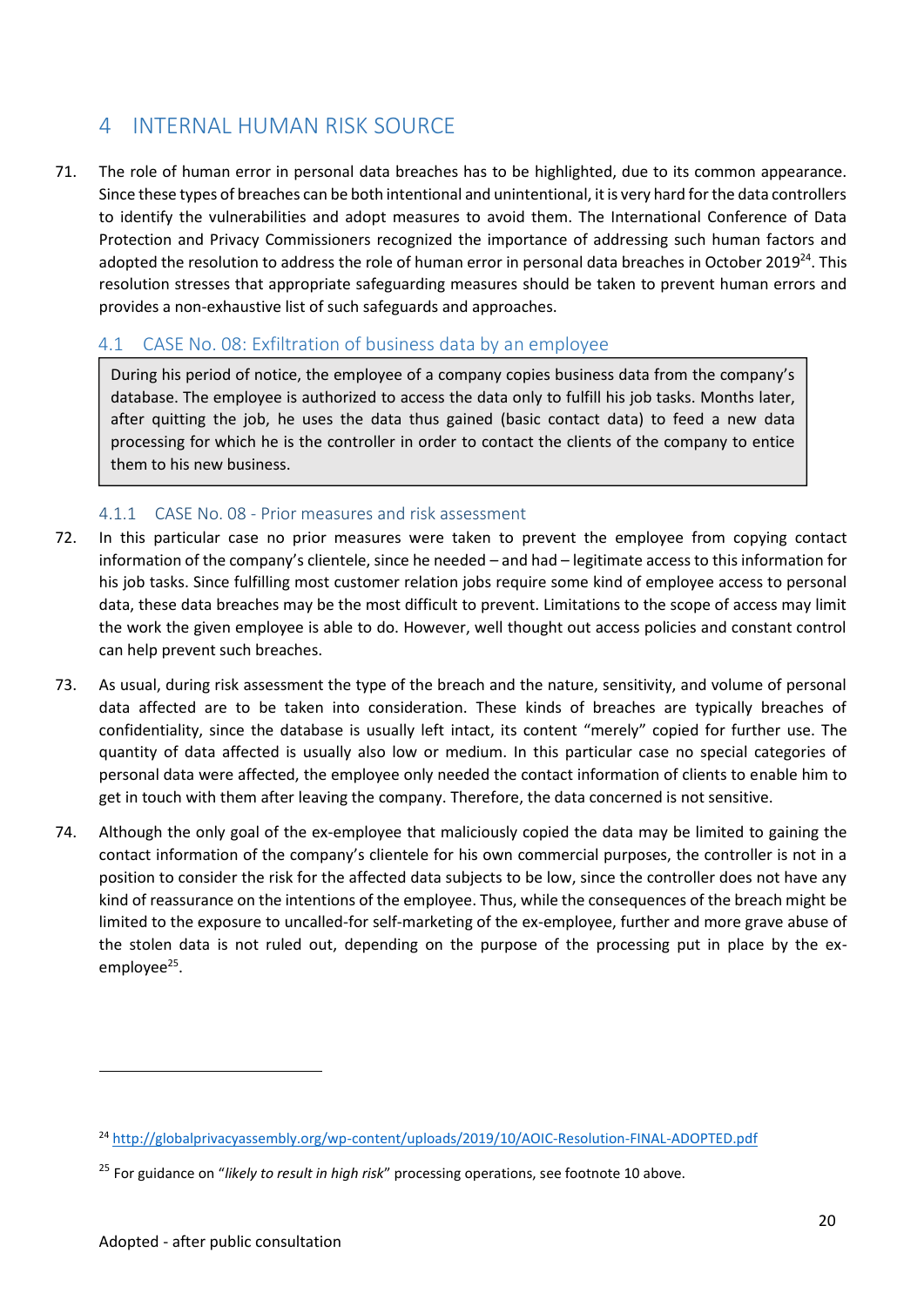#### 4.1.2 CASE No. 08 – Mitigation and obligations

- 75. The mitigation of the adverse effects of the breach in the above case is difficult. It might need to involve immediate legal action to prevent the former employee from abusing and disseminating the data any further. As a next step, the avoidance of similar future situations should be the goal. The controller might try to order the ex-employee to stop using the data, but the success of this action is dubious at best. Appropriate technical measures such as the impossibility of copying or downloading data to removable devices may help.
- 76. There is no "one-size fits-all" solution to these kinds of cases, but a systematic approach may help to prevent them. For example, the company may consider – when possible - withdrawing certain forms of access from employees who have signalled their intention to quit or implementing access logs so that unwanted access can be logged and flagged. The contract signed with employees should include clauses that prohibit such actions.
- 77. All in all, as the given breach will not result in a high risk to the rights and freedoms of natural persons, a notification to the SA will suffice. However, the information to the data subjects might be beneficial for the data controller too, since it might be better that they hear from the company about the data leak rather than from the ex-employee who tries to contact them. Data breach documentation in accordance with Article 33 (5) is a legal obligation.

| Actions necessary based on the identified risks                                       |  |  |  |  |
|---------------------------------------------------------------------------------------|--|--|--|--|
| <b>Internal documentation</b><br>Communication to data subjects<br>Notification to SA |  |  |  |  |
|                                                                                       |  |  |  |  |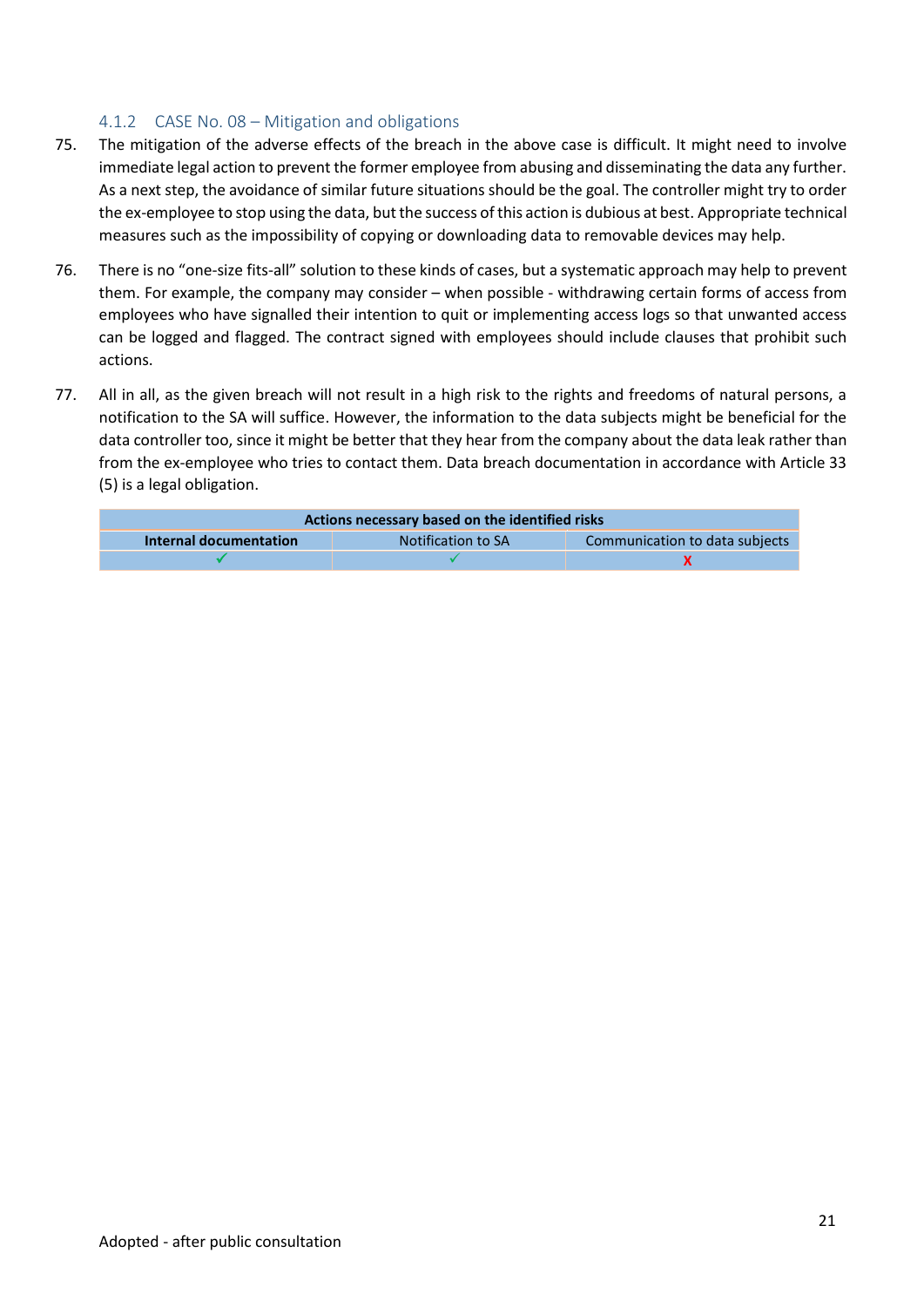#### 4.2 CASE No. 09: Accidental transmission of data to a trusted third party

An insurance agent noticed that – made possible by the faulty settings of an Excel file received by e-mail – he was able to access information related to two dozen customers not belonging to his scope. He is bound by professional secrecy and was the sole recipient of the e-mail. The arrangement between the data controller and the insurance agent obliges the agent to signal a personal data breach without undue delay to the data controller. Therefore, the agent instantly signalled the mistake to the controller, who corrected the file and sent it out again, asking the agent to delete the former message. According to the above-mentioned arrangement the agent has to confirm the deletion in a written statement, which he did. The information gained includes no special categories of personal data, only contact data and data about the insurance itself (insurance type, amount). After analysing the personal data affected by the breach the data controller did not identify any special characteristics on the side of the individuals or the data controller that may affect the level of impact of the breach.

#### 4.2.1 CASE No. 09 – Prior measures and risk assessment

- 78. Here the breach does not derive from an intentional action of an employee, but from an unintentional human error caused by inattentiveness. These kinds of breaches may be avoided or decreased in frequency by a) enforcing training, education and awareness programs where employees gain a better understanding of the importance of personal data protection, b) reducing file exchange through e-mail, instead using dedicated systems for processing customer data for example, c) double checking files before sending, d) separating the creation and sending of files.
- 79. This data breach concerns only the confidentiality of the data, and the integrity and the accessibility thereof are left intact. The data breach only concerned about two dozen costumers, hence the quantity of data affected can be considered as low. Furthermore, the personal data affected does not contain any sensitive data. The fact that the data processor immediately contacted the data controller after becoming aware of the data breach can be considered a risk mitigating factor. (The possibility of data having been sent to other insurance agents should also be evaluated and, if confirmed, proper measures should be taken.) Due to the appropriate steps taken after the data breach, it will probably not have any impact on the data subjects' rights and freedoms.
- 80. The combination of the low number of individuals affected, the immediate detection of the breach and the measures taken to have its effects minimized make this particular case no risk.

#### 4.2.2 CASE No. 09 – Mitigation and obligations

- 81. Moreover, other risk mitigating circumstances are at play as well: the agent is bound by professional secrecy; he himself reported the problem to the controller; and he deleted the file upon request. Raising awareness and possibly including additional steps in checking documents involving personal data will probably help avoid similar cases in the future.
- 82. Besides documenting the breach in accordance with Article 33 (5), there is no need for any other action.

| Actions necessary based on the identified risks                                |  |  |  |
|--------------------------------------------------------------------------------|--|--|--|
| Notification to SA<br>Communication to data subjects<br>Internal documentation |  |  |  |
|                                                                                |  |  |  |

- 4.3 Organizational and technical measures for preventing / mitigating the impacts of internal human risk sources
- 83. A combination of the below mentioned measures applied depending on the unique features of the case should help to lower the chance of a similar breach reoccurring.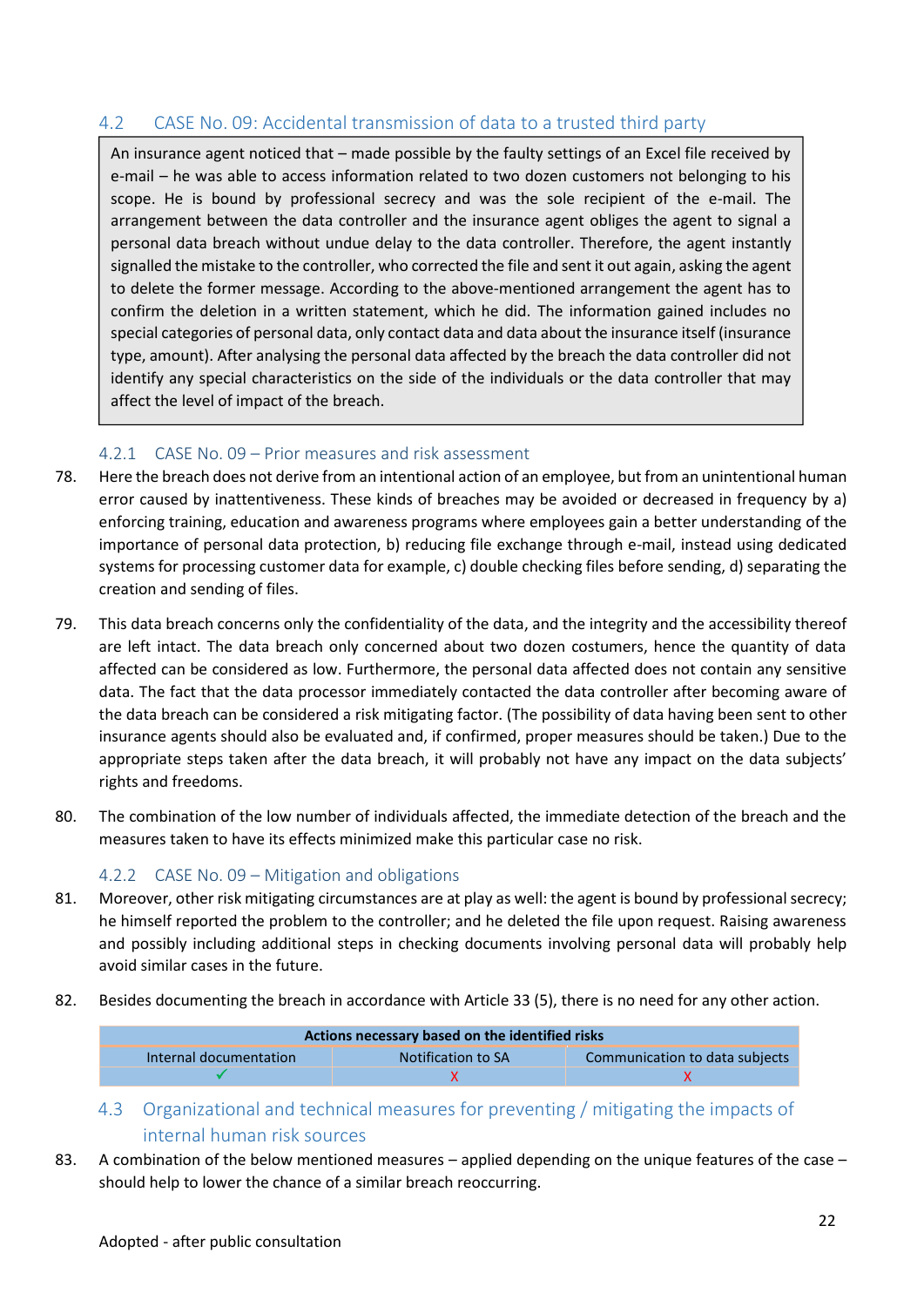#### 84. Advisable measures:

(*The list of the following measures is by no means exclusive or comprehensive. Rather, the goal is to provide prevention ideas and possible solutions. Every processing activity is different, hence the controller should make the decision on which measures fit the given situation the most.*)

- Periodic implementation of training, education and awareness programs for employees on their privacy and security obligations and the detection and reporting of threats to the security of personal data<sup>26</sup>. Develop an awareness program to remind employees of the most commons errors leading to personal data breaches and how to avoid them.
- $\int$  Establishment of robust and effective data protection and privacy practices, procedures and systems<sup>27</sup>.
- ) Evaluation of privacy practices, procedures and systems to ensure continued effectiveness<sup>28</sup>.
- Making proper access control policies and forcing users to follow the rules.
- Implementing techniques to force user authentication when accessing sensitive personal data.
- Disabling the company related account of the user as soon as the person leaves the company.
- Checking unusual dataflow between the file server and employee workstations.
- Setting up I/O interface security in the BIOS or through the use of software controlling the use of computer interfaces (lock or unlock e. g. USB/CD/DVD etc.).
- Reviewing employees' access policy (e.g. logging access to sensitive data and requiring the user to input a business reason, so that this is available for audits).
- Disabling open cloud services.
- Forbidding and preventing access to known open mail services.
- Disabling print screen function in OS.
- Enforcing a clean desk policy.
- Automated locking all computers after a certain amount of time of inactivity.
- Use mechanisms (e.g. (wireless) token to log on/open locked accounts) for fast user switches in shared environments.
- Use of dedicated systems for managing personal data that apply appropriate access control mechanisms and that prevent human mistake, such as sending of communications to the wrong subject. The use of spreadsheets and other office documents is not an appropriate means to manage client data.

## 5 LOST OR STOLEN DEVICES AND PAPER DOCUMENTS

85. A frequent type of case is the loss or theft of portable devices. In these cases, the controller has to take into consideration the circumstances of the processing operation, such as the type of data stored on the device, as well as the supporting assets, and the measures taken prior to the breach to ensure an appropriate level of security. All of these elements affect the potential impacts of the data breach. The risk assessment might be difficult, as the device is no longer available.

 $^{26}$  Section 2) subsection (i) of the Resolution to address the role of human error in personal data breaches.

<sup>&</sup>lt;sup>27</sup> Section 2) subsection (ii) of the Resolution to address the role of human error in personal data breaches.

<sup>&</sup>lt;sup>28</sup> Section 2) subsection (iii) of the Resolution to address the role of human error in personal data breaches.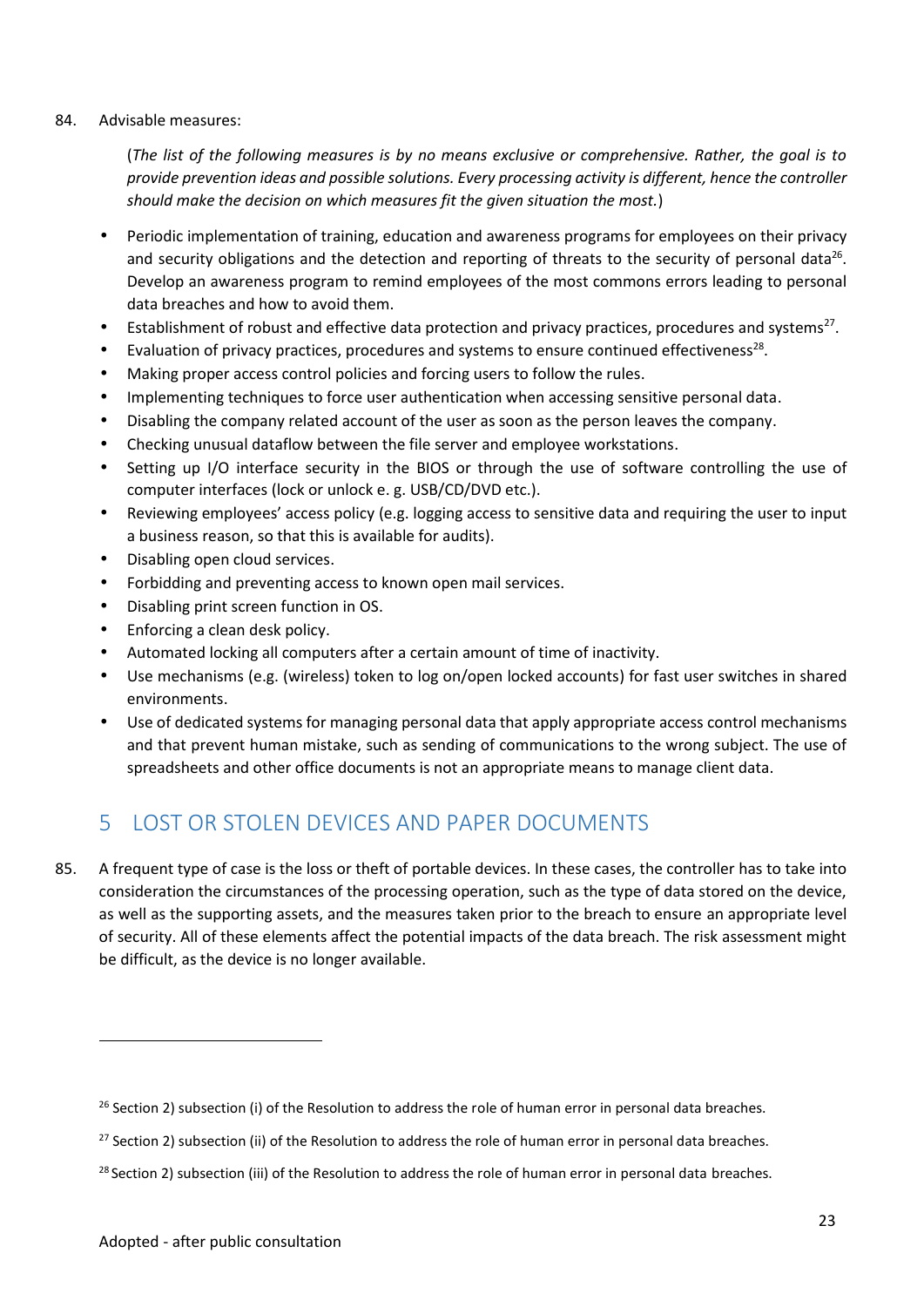- 86. These kinds of breaches can be always classified as breaches of confidentiality. However, if there is no backup for the stolen database, then the breach type can also be breach of availability and breach of integrity.
- 87. The scenarios bellow demonstrate how the above mentioned circumstances influence the likelihood and severity of the data breach.

#### 5.1 CASE No. 10: Stolen material storing encrypted personal data

During a break-in into a children's day-care centre, two tablets were stolen. The tablets contained an app which held personal data about the children attending the day-care centre. Name, date of birth, personal data about the education of the children were concerned. Both the encrypted tablets which were turned off at the time of the break-in, and the app were protected by a strong password. Back-up data was effectively and readily available to the controller. After becoming aware of the break-in, the day-care remotely issued a command to wipe the tablets shortly after the discovery of the break-in.

#### 5.1.1 CASE No. 10 - Prior measures and risk assessment

- 88. In this particular case the data controller took adequate measures to prevent and mitigate the impacts of a potential data breach by using device encryption, introducing adequate password protection and securing back-up of the data stored on the tablets. (A list of advisable measures is to be found in section 5.7).
- 89. After becoming aware of a breach, the data controller should assess the risk source, the systems supporting the data processing, the type of personal data involved and the potential impacts of the data breach on the concerned individuals. The data breach described above would have concerned confidentiality, availability and integrity of the concerned data, however due to the appropriate proceedings of the data controller prior and after the data breach none of these occurred.

#### 5.1.2 CASE No. 10 – Mitigation and obligations

- 90. The confidentiality of the personal data on the devices was not compromised due to the strong password protection on both the tablets and the apps. The tablets were set up in such a way that setting a password also means that the data on the device is encrypted. This was further enhanced by the controller's action to attempt to remotely wipe everything from the stolen devices.
- 91. Due to the measures taken, the confidentiality of the data was kept intact too. Furthermore, the backup ensured the continuous availability of the personal data, hence no potential negative impact could have occurred.
- 92. Due to these facts, the above described data breach was unlikely to result in a risk to the rights and freedoms of the data subjects, hence no notification to the SA or the concerned data subjects was necessary. However, this data breach must also be documented in accordance with Article 33 (5).

| Actions necessary based on the identified risks |                    |                                |
|-------------------------------------------------|--------------------|--------------------------------|
| Internal documentation                          | Notification to SA | Communication to data subjects |
|                                                 |                    |                                |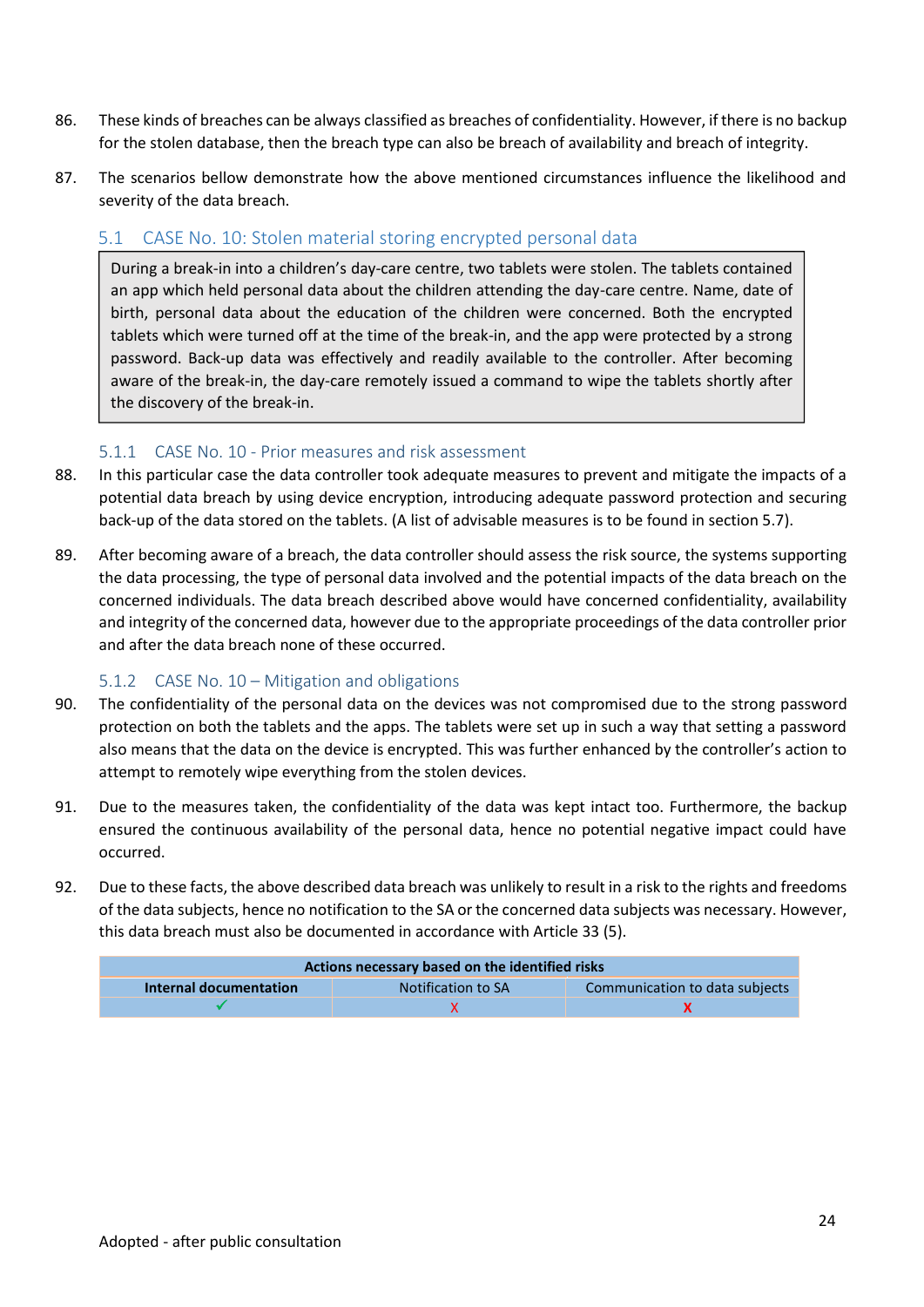#### 5.2 CASE No. 11: Stolen material storing non-encrypted personal data

The electronic notebook device of an employee of a service provider company was stolen. The stolen notebook contained names, surnames, sex, addresses and date of births of more than 100000 customers. Due to the unavailability of the stolen device it was not possible to identify if other categories of personal data were also affected. The access to the notebook's hard drive was not protected by any password. Personal data could be restored from daily backups available.

#### 5.2.1 CASE No. 11 - Prior measures and risk assessment

- 93. No prior safety measures were taken by the data controller, hence the personal data stored on the stolen notebook was easily accessible for the thief or any other person coming into possession of the device thereafter.
- 94. This data breach concerns the confidentiality of the data stored on the stolen device.
- 95. The notebook containing the personal data was vulnerable in this case because it did not possess any password protection or encryption. The lack of basic security measures enhances the risk level for the affected data subjects. Furthermore, the identification of the concerned data subjects is also problematic, which also increases the severity of the breach. The considerable number of concerned individuals increases the risk, nevertheless, no special categories of personal data were concerned in the data breach.
- 96. During the risk assessment<sup>29</sup> the controller should take into consideration the potential consequences and adverse effects of the confidentiality breach. As a result of the breach the concerned data subjects may suffer identity fraud relying on the data available on the stolen device, so risk is considered to be high.

#### 5.2.2 CASE No. 11 – Mitigation and obligations

- 97. Turning on device encryption and the use of strong password protection of the stored database could have prevented the data breach to result in a risk to the rights and freedoms of the data subjects.
- 98. Due to these circumstances the notification of the SA is required, the notification of the concerned data subjects is also necessary.

| Actions necessary based on the identified risks |                    |                                |
|-------------------------------------------------|--------------------|--------------------------------|
| Internal documentation                          | Notification to SA | Communication to data subjects |
|                                                 |                    |                                |

#### 5.3 CASE No. 12: Stolen paper files with sensitive data

A paper log book was stolen from a drug addiction rehab facility. The book contained basic identity and health data of the patients admitted to the rehab facility. The data was only stored on paper and no backup was available to the doctors treating the patients. The book was not stored in a locked drawer or a room, the data controller had neither an access control regime nor any othersafeguarding measure for the paper documentation.

<sup>29</sup> For guidance on "*likely to result in high risk*" processing operations, see footnote 10 above.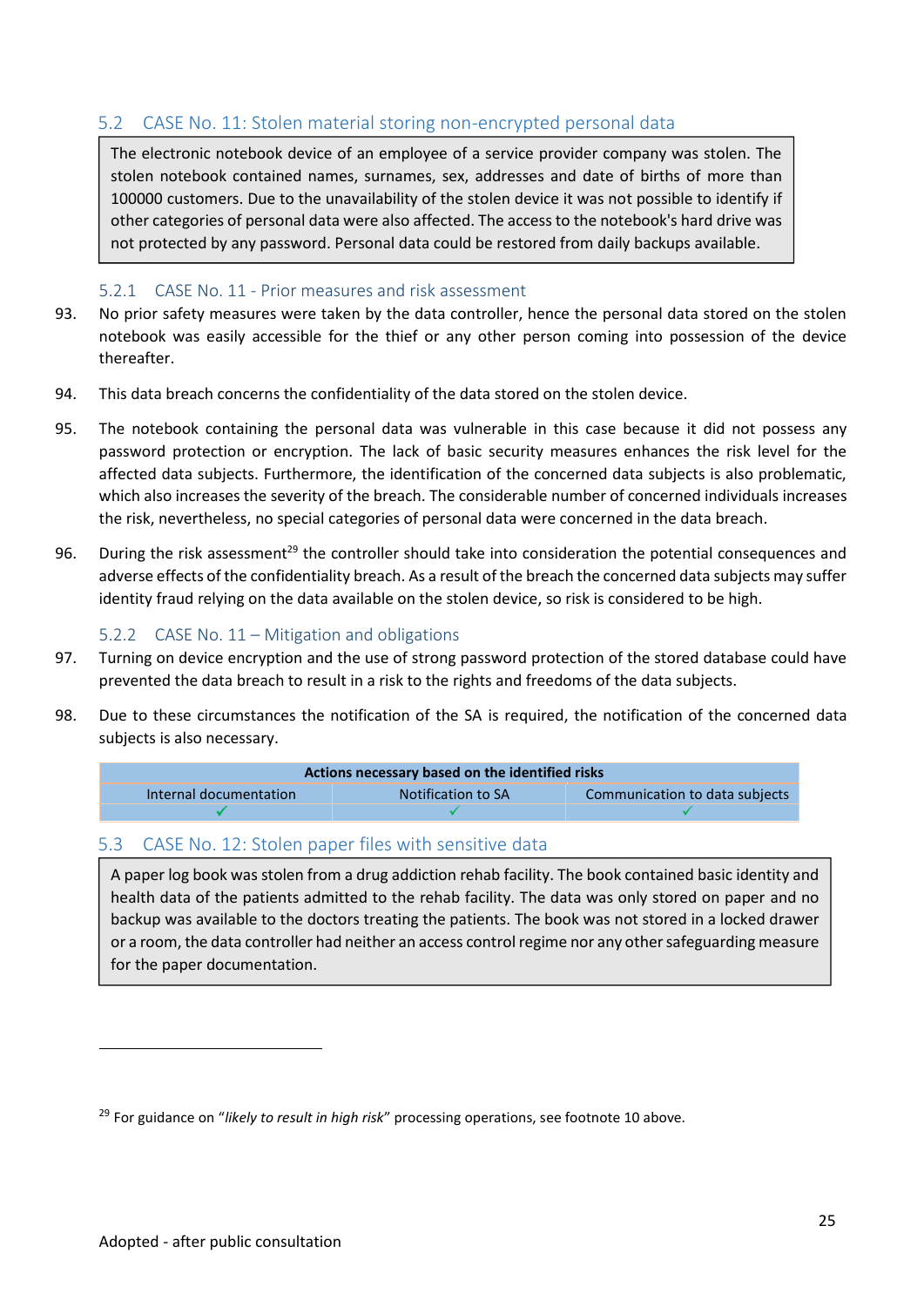#### 5.3.1 CASE No. 12 – Prior measures and risk assessment

- 99. No prior safety measures were taken by the data controller, hence the personal data stored in this book was easily accessible for the person who found it. Moreover, the nature of the personal data stored in the book makes the lack of backup data a very serious risk factor.
- 100. This case serves as an example for a high-risk data breach. Due to the failure of appropriate safety precautions, sensitive health data pursuant to Article 9 (1) GDPR was lost. Since in this case a special category of personal data was concerned, the potential risks to the concerned data subjects was increased, which should be also taken into consideration by the controller assessing the risk<sup>30</sup>.
- 101. This breach concerns the confidentiality, availability and integrity of the concerned personal data. As a result of the breach, medical secrecy is broken and unauthorized third parties may gain access to the patients' private medical information, what may have severe impact on the patient's personal life. The availability breach may also disturb the continuity of the patients' treatment. Since the modification/deletion of parts of the book's content may not be excluded, the integrity of the personal data is also compromised.

#### 5.3.2 CASE No. 12 – Mitigation and obligations

- 102. During the assessment of the safeguarding measures the type of the supporting asset should be considered as well. Since the patient log book was a physical document, its safeguarding should have been organized differently than that of an electronic device. The pseudonymisation of the patients' names, the storage of the book in a safeguarded premises and in a locked drawer or a room, and proper access control with authentication when accessing it could have prevented the data breach.
- 103. The above described data breach may severely impact the concerned data subjects; hence the notification of the SA and communication of the breach to the concerned data subjects is mandatory.

| Actions necessary based on the identified risks |                    |                                |
|-------------------------------------------------|--------------------|--------------------------------|
| Internal documentation                          | Notification to SA | Communication to data subjects |
|                                                 |                    |                                |

- 5.4 Organizational and technical measures for preventing / mitigating the impacts of loss or theft of devices
- 104. A combination of the below mentioned measures applied depending on the unique features of the case should help to lower the chance of a similar breach reoccurring.
- 105. Advisable measures:

(*The list of the following measures is by no means exclusive or comprehensive. Rather, the goal is to provide prevention ideas and possible solutions. Every processing activity is different, hence the controller should make the decision on which measures fit the given situation the most.*)

- Turn on device's encryption (such as Bitlocker, Veracrypt or DM-Crypt).
- Use passcode/password on all devices. Encrypt all mobile electronic devices in a way that requires the input of a complex password for decryption.
- Use multi-factor authentication.
- Turn on the functionalities of highly mobile devices that allow them to be located in case of loss or misplacement.

<sup>30</sup> For guidance on "*likely to result in high risk*" processing operations, see footnote 10 above.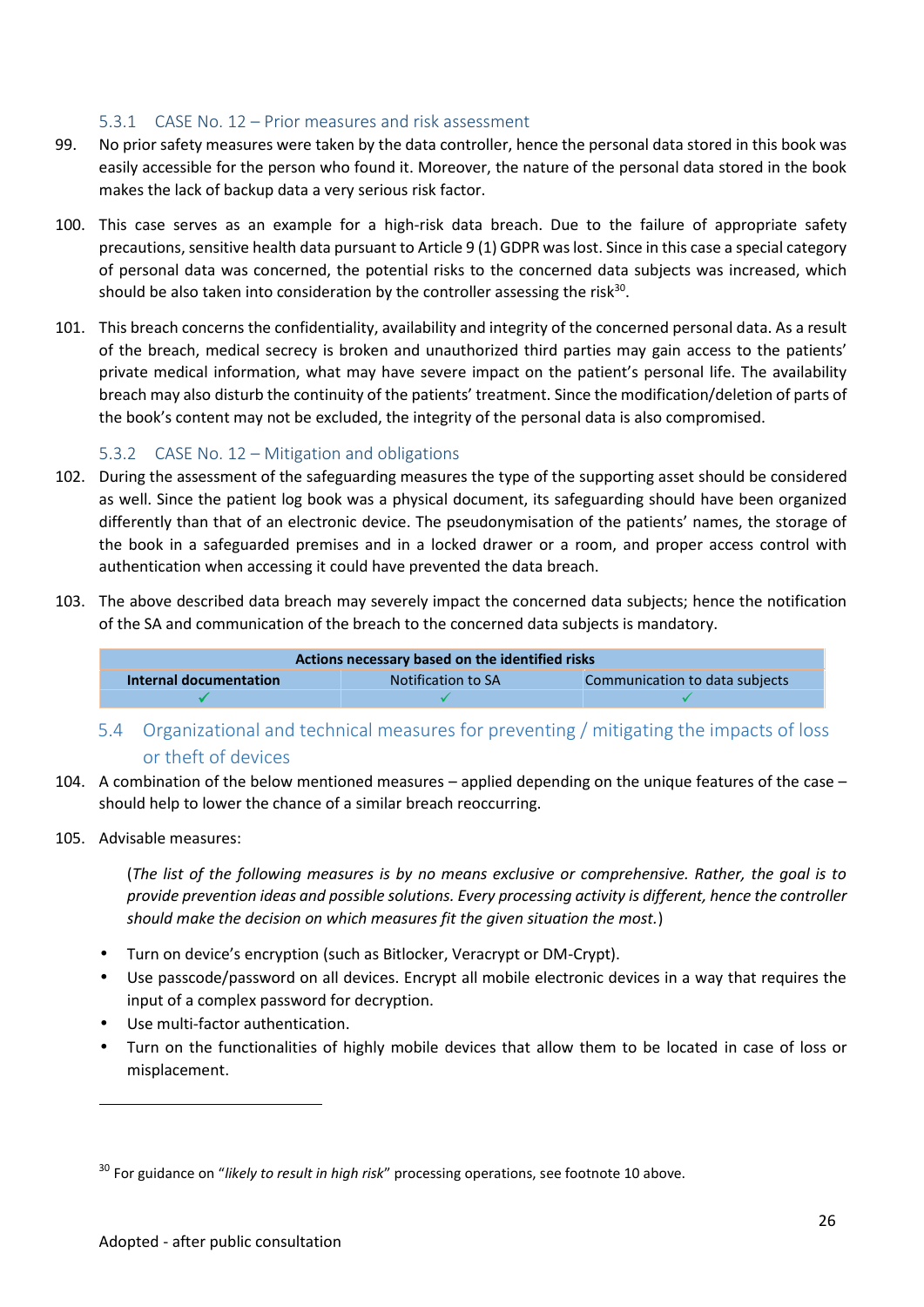- Use MDM (Mobile Devices Management) software/app and localization. Use anti-glare filters. Close down any unattended devices.
- If possible and appropriate to the data processing in question, save personal data not on a mobile device, but on a central back-end server.
- If the workstation is connected to the corporate LAN, do an automatic backup from the work folders provided it is unavoidable that personal data is stored there
- Use a secure VPN (e.g. which requires a separate second factor authentication key for the establishment of a secure connection) to connect mobile devices to back-end servers.
- Provide physical locks to employees in order to enable them to physically secure mobile devices they use while they remain unattended.
- Proper regulation of device usage outside the company.
- Proper regulation of device usage inside the company.
- Use MDM (Mobile Devices Management) software/app and enable the remote wipe function.
- Use centralised device management with minimum rights for the end users to install software.
- Install physical access controls.
- Avoid storing sensitive information in mobile devices or hard drives. If there is need to access the company's internal system, secure channels should be used such as previously stated.

## 6 MISPOSTAL

106. The risk source is an internal human error in this case as well, but here no malicious action led to the breach. It is the result of inattentiveness. Little can be undertaken by the controller after it happened, so prevention is even more important in these cases than in other breach types.

#### 6.1 CASE No. 13: Postal mail mistake

Two orders for shoes were packed by a retail company. Due to human error two packing bills were mixed up with the result that both products and the relevant packing bills were sent to the wrong person. This means that the two customers got each other's orders, including the packing bills containing the personal data. After becoming aware of the breach the data controller recalled the orders and sent them to the right recipients.

#### 6.1.1 CASE No. 13 - Prior measures and risk assessment

107. The bills contained the personal data required for a successful delivery (name, address, plus the item purchased and its price). It is important to identify how the human error could have happened in the first place, and if in any way, it could have been prevented. In the particular case describe the risk is low, since no special categories of personal data or other data whose abuse might lead to substantial negative effects were involved, the breach is not a result of a systemic error on the controller's part and only two individuals are concerned. No negative effect on the individuals could be identified.

#### 6.1.2 CASE No. 13 – Mitigation and obligations

- 108. The controller should provide for a free return of the items and the accompanying bills, and it also should request the wrong recipients to destroy / delete all eventual copies of the bills containing the other person's personal data.
- 109. Even if the breach itself does not pose a high risk to rights and freedoms of the affected individuals, and thus communication to the data subjects is not mandated by Article 34 GDPR, communication of the breach to them cannot be avoided, as their cooperation is needed to mitigate the risk.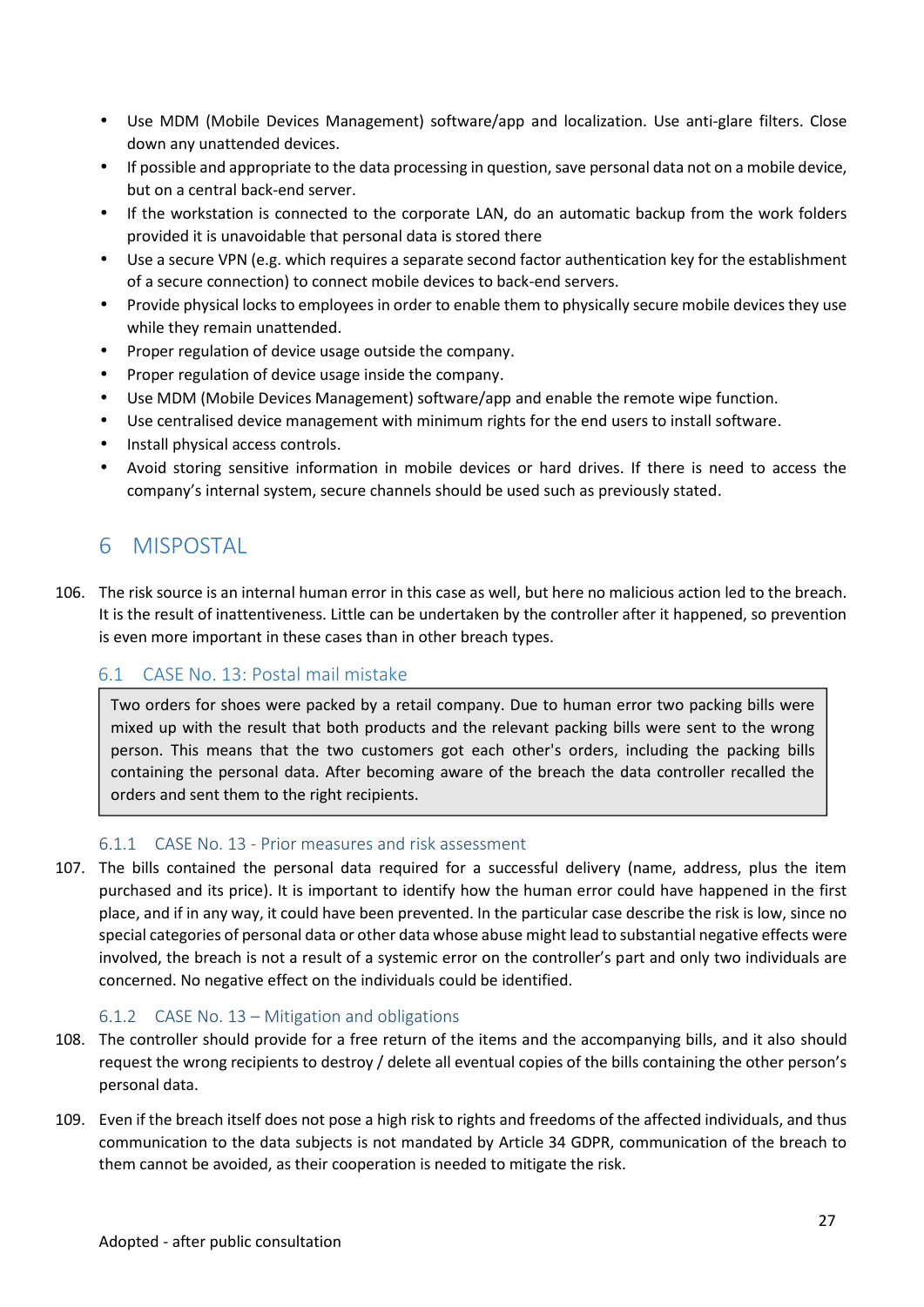| Actions necessary based on the identified risks |                                |  |
|-------------------------------------------------|--------------------------------|--|
| Notification to SA                              | Communication to data subjects |  |
|                                                 |                                |  |
|                                                 |                                |  |

#### 6.2 CASE No. 14: Highly confidential personal data sent by mail by mistake

The employment department of a public administration office sent an e-mail message – about upcoming trainings - to the individuals registered in its system as jobseekers. By mistake, a document containing all these jobseekers' personal data (name, e-mail address, postal address, social security number) was attached to this e-mail. The number of affected individuals is more than 60000. Subsequently the office contacted all the recipients and asked them to delete the previous message and not to use the information contained in it.

#### 6.2.1 CASE No. 14 - Prior measures and risk assessment

- 110. Stricter rules should have been implemented for sending such messages. The introduction of additional control mechanisms need to be considered.
- 111. The number of affected individuals is considerable, and the involvement of their social security number, along with other, more basic personal data, further increases the risk, which can be identified as high<sup>31</sup>. The eventual distribution of the data by any of the recipients cannot be contained by the controller.

#### 6.2.2 CASE No. 14 – Mitigation and obligations

- 112. As mentioned earlier, the means to effectively mitigate the risks of a similar breach, are limited. Though the controller asked for the deletion of the message, it cannot force the recipients to do so, and as a consequence, nor can it be certain that they comply with the request.
- 113. The execution of all three below indicated actions should be self-evident in a case like this.

| Actions necessary based on the identified risks |                    |                                |
|-------------------------------------------------|--------------------|--------------------------------|
| Internal documentation                          | Notification to SA | Communication to data subjects |
|                                                 |                    |                                |

#### 6.3 CASE No. 15: Personal data sent by mail by mistake

A list of participants on a course in Legal English which takes place in a hotel for 5 days is by mistake sent to 15 former participants of the course instead of the hotel. The list contains names, e-mail addresses and food preferences of the 15 participants. Only two participants have filled in their food preferences, stating that they are lactose intolerant. None of the participants have a protected identity. The controller discovers the mistake immediately after sending the list and informs the recipients of the mistake and asks them to delete the list.

#### 6.3.1 CASE No. 15 - Prior measures and risk assessment

114. Strict rules should have been implemented for sending of messages containing personal data. The introduction of additional control mechanisms need to be considered.

<sup>31</sup> For guidance on "*likely to result in high risk*" processing operations, see footnote 10 above.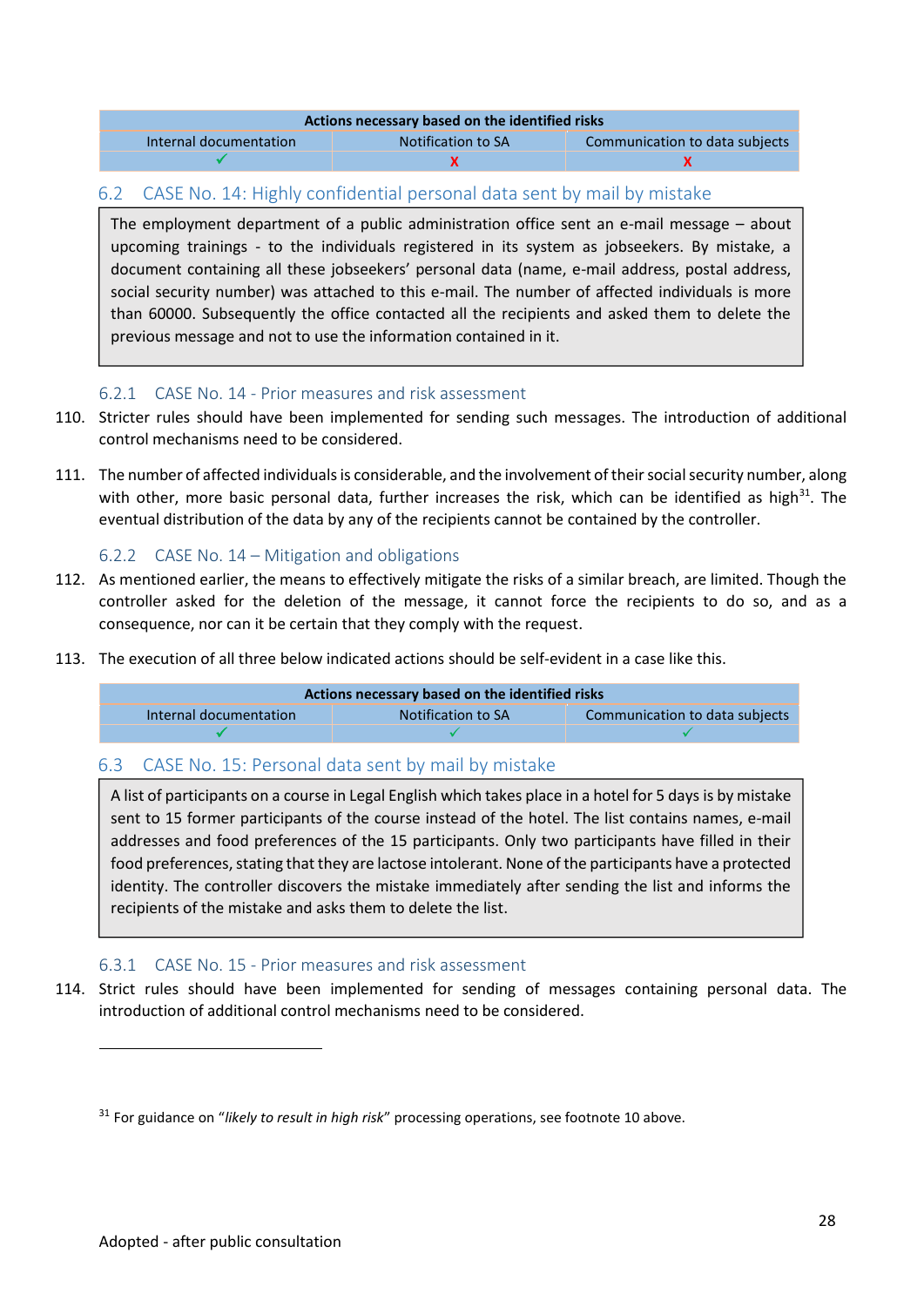115. The risks deriving from the nature, the sensitivity, the volume and the context of the personal data are low. The personal data includes sensitive data on food preferences of two of the participants. Even if the information that someone is lactose intolerant is health data, the risk that this data will be used in a detrimental way should be considered relatively low. While in the case of data concerning health it is usually assumed that the breach is likely to result in a high risk for the data subject<sup>32</sup>, at the same time in this particular case no risk can be identified that the breach will lead to physical, material or non-material damages of the data subject due to the unauthorised disclosure of lactose intolerance information. Contrary to some other food preferences, lactose intolerance can normally not be linked to any religious or philosophical beliefs. The quantity of the breached data and the number of affected data subjects is very low as well.

#### 6.3.2 CASE No. 15 – Mitigation and obligations

- 116. In summary, it can be stated that the breach had no significant effect on the data subjects. The fact that the controller immediately contacted the recipients after becoming aware of the mistake can be considered as a mitigating factor.
- 117. If an email is sent to an incorrect/unauthorised recipient, it is recommended that the data controller should Bcc a follow up email to the unintended recipients apologising, instructing that the offending email should be deleted, and advising recipients that they do not have the right to further use the email addresses identified to them.
- 118. Due to these facts this data breach was unlikely to result in a risk to the rights and freedoms of the data subjects, hence no notification to the SA or the concerned data subjects was necessary. However, this data breach must also be documented in accordance with Article 33(5).

| Actions necessary based on the identified risks |                    |                                |
|-------------------------------------------------|--------------------|--------------------------------|
| Internal documentation                          | Notification to SA | Communication to data subjects |
|                                                 |                    |                                |

#### 6.4 CASE No. 16: Postal mail mistake

An insurance group offers car insurances. To do this, it sends out regularly adjusted contribution policies by postal mail. In addition to the name and address of the policyholder, the letter contains the vehicle registration number without masked digits, the insurance rates of the current and next insurance year, the approximate annual mileage and the policyholder's date of birth. Health data according to Article 9 GDPR, payment data (bank details), economic and financial data are not included.

Letters are packed by automated enveloping machines. Due to a mechanical error, two letters for different policyholders are inserted into one envelope and sent to one policyholder by letter post. The policyholder opens the letter at home and takes a look at his correctly delivered letter as well as at the incorrectly delivered letter from another policyholder.

#### 6.4.1 CASE No. 16 - Prior measures and risk assessment

119. The incorrectly delivered letter contains the name, address, date of birth, unmasked vehicle registration number and the classification of the insurance rate of the current and the next year. The effects on the affected person are to be regarded as medium, since information not publicly available such as the date of

<sup>&</sup>lt;sup>32</sup> See Guidelines WP 250, p. 23.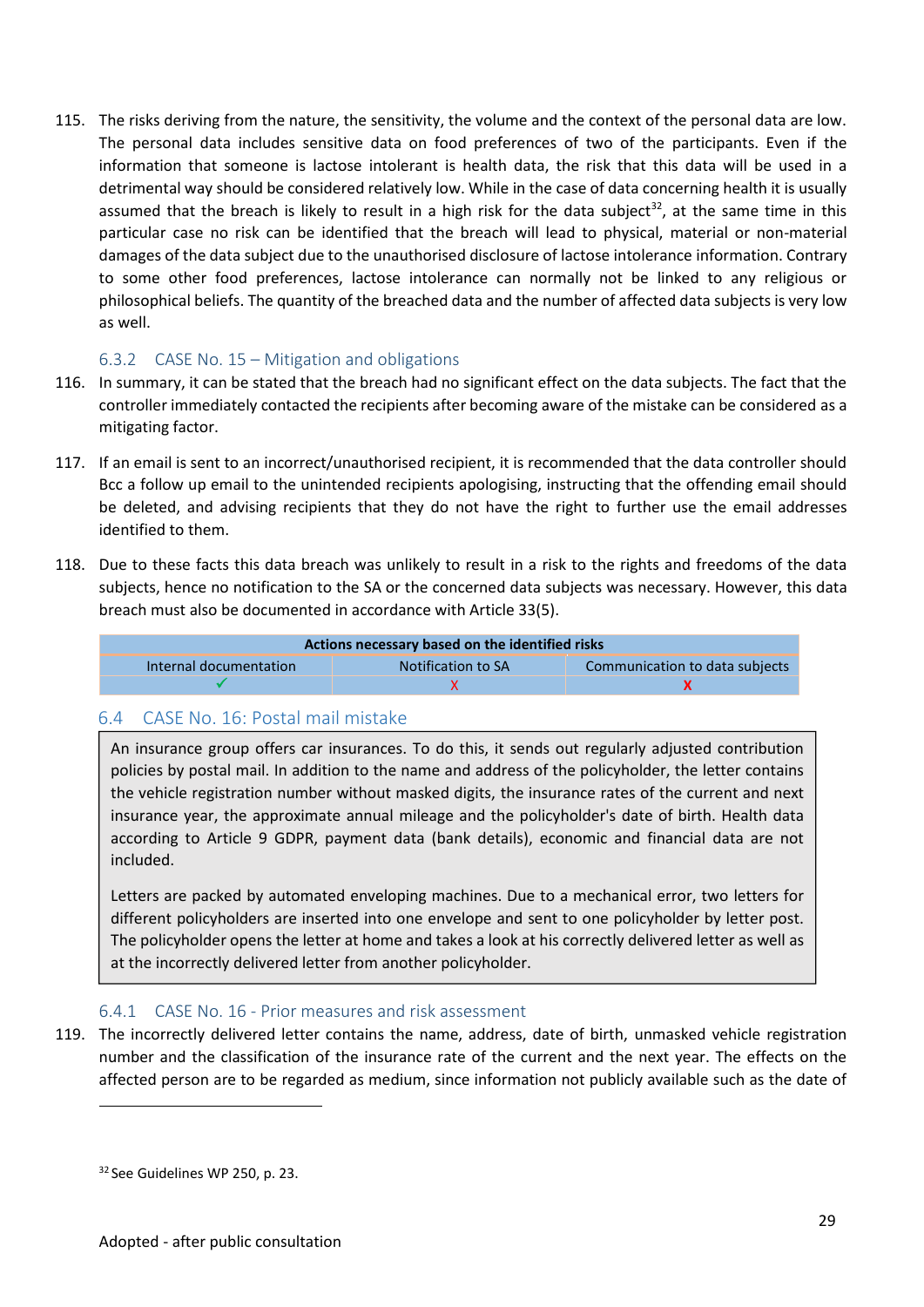birth or unmasked vehicle registration numbers, and details about the increment in insurance rates are disclosed to the unauthorized recipient. The probability of misuse of this data is assessed to be between low and medium. However, while many recipients will probably dispose of the wrongly received letter in the garbage, in individual cases it cannot be completely ruled out that the letter will be posted in social networks or that the policyholder will be contacted.

#### 6.4.2 CASE No. 16 – Mitigation and obligations

- 120. The controller should have the original document returned at its own expense. The wrong recipient should also be informed that he/she may not misuse the information read.
- 121. It will probably never be possible to completely prevent a postal delivery error in a mass mailing using fully automated machines. However, in the event of an increased frequency, it is necessary to check whether the enveloping machines are set and maintained correctly enough, or if some other systemic issue leads to such a breach.

| Actions necessary based on the identified risks |                    |                                |
|-------------------------------------------------|--------------------|--------------------------------|
| Internal documentation                          | Notification to SA | Communication to data subjects |
|                                                 |                    |                                |

- 6.5 Organizational and technical measures for preventing / mitigating the impacts of mispostal
- 122. A combination of the below mentioned measures applied depending on the unique features of the case should help to lower the chance of a similar breach reoccurring.
- 123. Advisable measures:

(*The list of the following measures is by no means exclusive or comprehensive. Rather, the goal is to provide prevention ideas and possible solutions. Every processing activity is different, hence the controller should make the decision on which measures fit the given situation the most.*)

- Setting exact standards with no room for interpretation for sending letters / e-mails.
- Adequate training for personnel on how to send letters / e-mails.
- When sending e-mails to multiple recipients, they are listed in the 'bcc' field by default.
- Extra confirmation is required when sending e-mails to multiple recipients, and they are not listed in the 'bcc' field.
- Application of the four-eyes principle.
- Automatic addressing instead of manual, with data extracted from an available and up-to-date database; the automatic addressing system should be regularly reviewed to check for hidden errors and incorrect settings.
- Application of message delay (e.g. the message can be deleted / edited within a certain time period after clicking the press button).
- Disabling autocomplete when typing in e-mail addresses.
- Awareness sessions on most common mistakes leading to a personal data breach.
- Training sessions and manuals on how to handle incidents leading to a personal data breach and who to inform (involve DPO).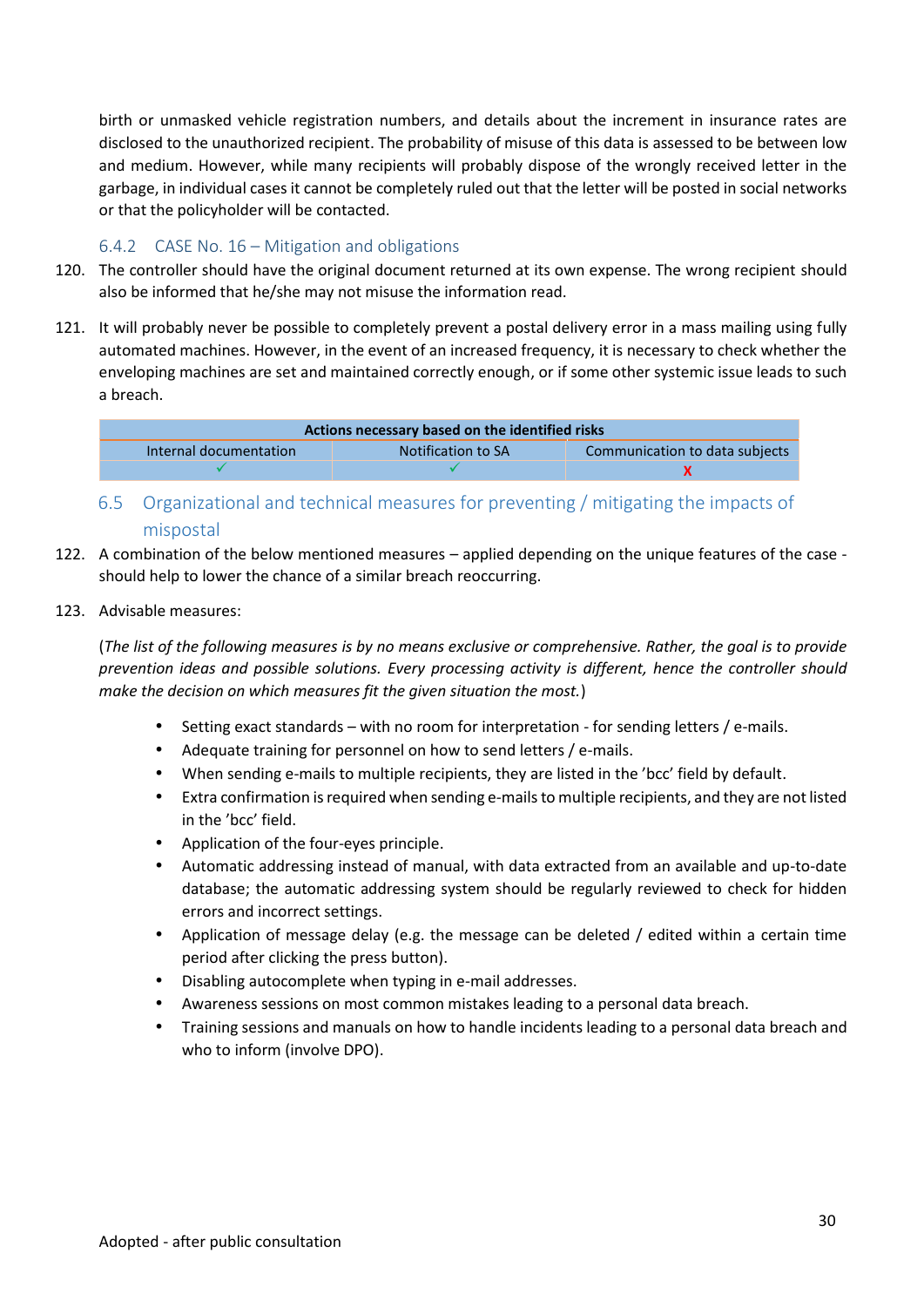## 7 OTHER CASES – SOCIAL ENGINEERING

#### 7.1 CASE No. 17: Identity theft

The contact centre of a telecommunication company receives a telephone call from someone that poses as a client. The supposed client demands the company to change the email address to which the billing information should be sent from there on. The worker of the contact centre validates the client's identity by asking for certain personal data, as defined by the procedures of the company. The caller correctly indicates the requested client's fiscal number and postal address (because he had access to these elements). After the validation, the operator makes the requested change and, from there on, the billing information is sent to the new email address. The procedure does not foresee any notification to the former email contact. The following month the legitimate client contacts the company, inquiring why he is not receiving billing to his email address, and denies any call from him demanding the change of the email contact. Later, the company realizes that the information has been sent to an illegitimate user and reverts the change.

#### 7.1.1 CASE No. 17 - Risk assessment, mitigation and obligations

- 124. This case serves as an example on the importance of prior measures. The breach, from a risk aspect, presents a high level of risk33, as billing data can give information about the data subject's private life (e.g. habits, contacts) and could lead to material damage (e.g. stalking, risk to physical integrity). The personal data obtained during this attack can also be used in order to facilitate account takeover in this organisation or exploit further authentication measures in other organisations. Considering these risks, the "appropriate" authentication measure should meet a high bar, depending on what personal data can be processed as a result of authentication.
- 125. As a result, both a notification to the SA and a communication to the data subject are needed from the controller.
- 126. The prior client validation process is clearly to be refined in light of this case. The methods used for authentication were not sufficient. The malicious party was able to pretend to be the intended user by the use of publicly available information and information that they otherwise had access to.
- 127. The use of this type of static knowledge-based authentication (where the answer does not change, and where the information is not "secret" such as would be the case with a password) is not recommended.
- 128. Instead, the organisation should use a form of authentication which would result in a high degree of confidence that the authenticated user is the intended person, and not anyone else. The introduction of an out-of-band multi-factor authentication method would solve the problem, e.g. to verify the change demand, by sending a confirmation request to the former contact; or adding extra questions and requiring information only visible on the previous bills. It is the controller's responsibility to decide which measures to introduce, as it knows the details and requirements of its internal operation the best.

| Actions necessary based on the identified risks |                    |                                |
|-------------------------------------------------|--------------------|--------------------------------|
| Internal documentation                          | Notification to SA | Communication to data subjects |
|                                                 |                    |                                |

<sup>33</sup> For guidance on "*likely to result in high risk*" processing operations, see footnote 10 above.